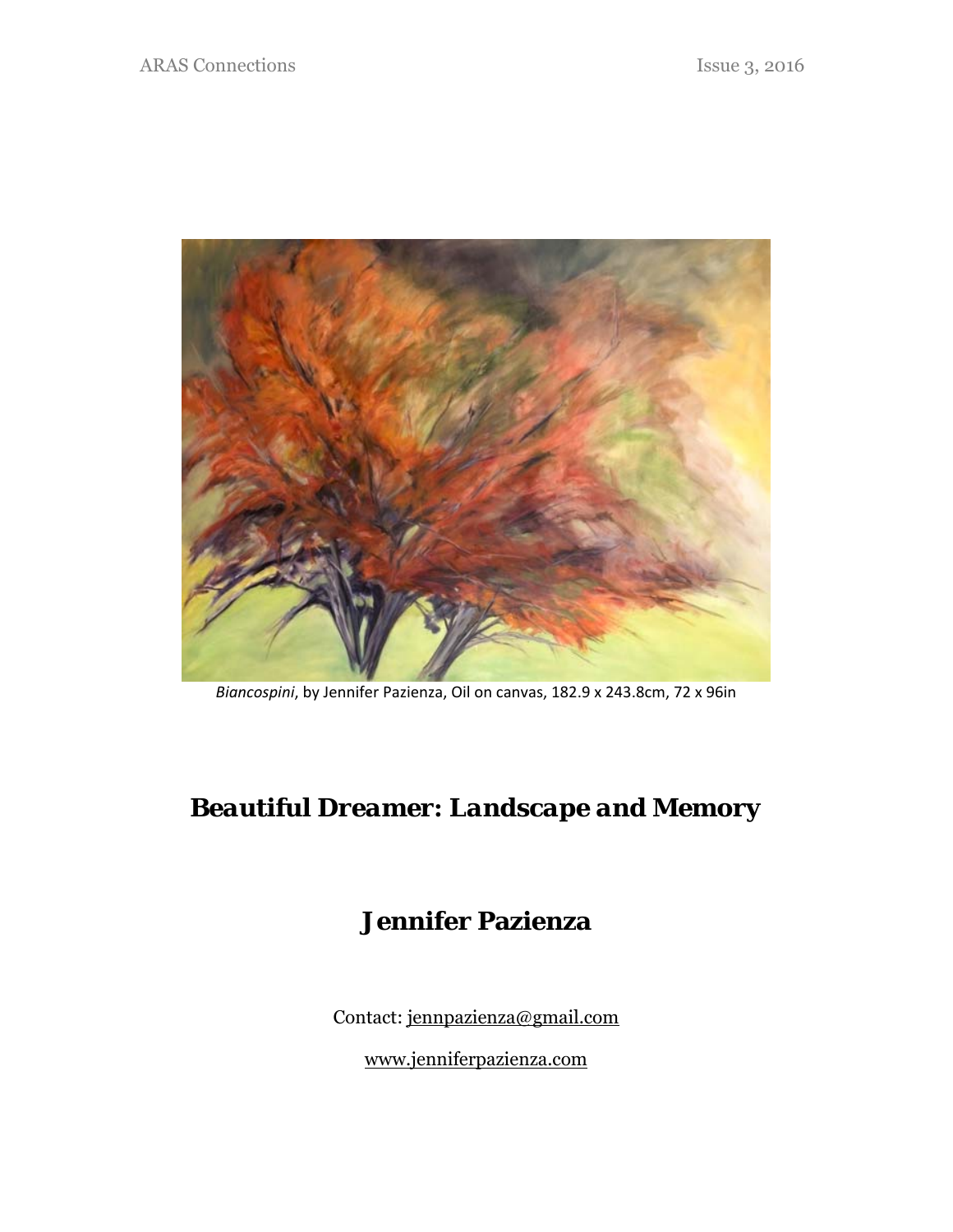# *Art is dream realized, and this is why we value it—as an earnest that our dreams might be realized in life ~ Wendy Steiner*



 *FIGURE 1. Winter Sky 1*, Oil on canvas, 182.9 x 243.8cm, 72 x 96in

*All paintings in Beautiful Dreamer: Landscape and Memory were made by Jennifer Pazienza, unless otherwise labeled.*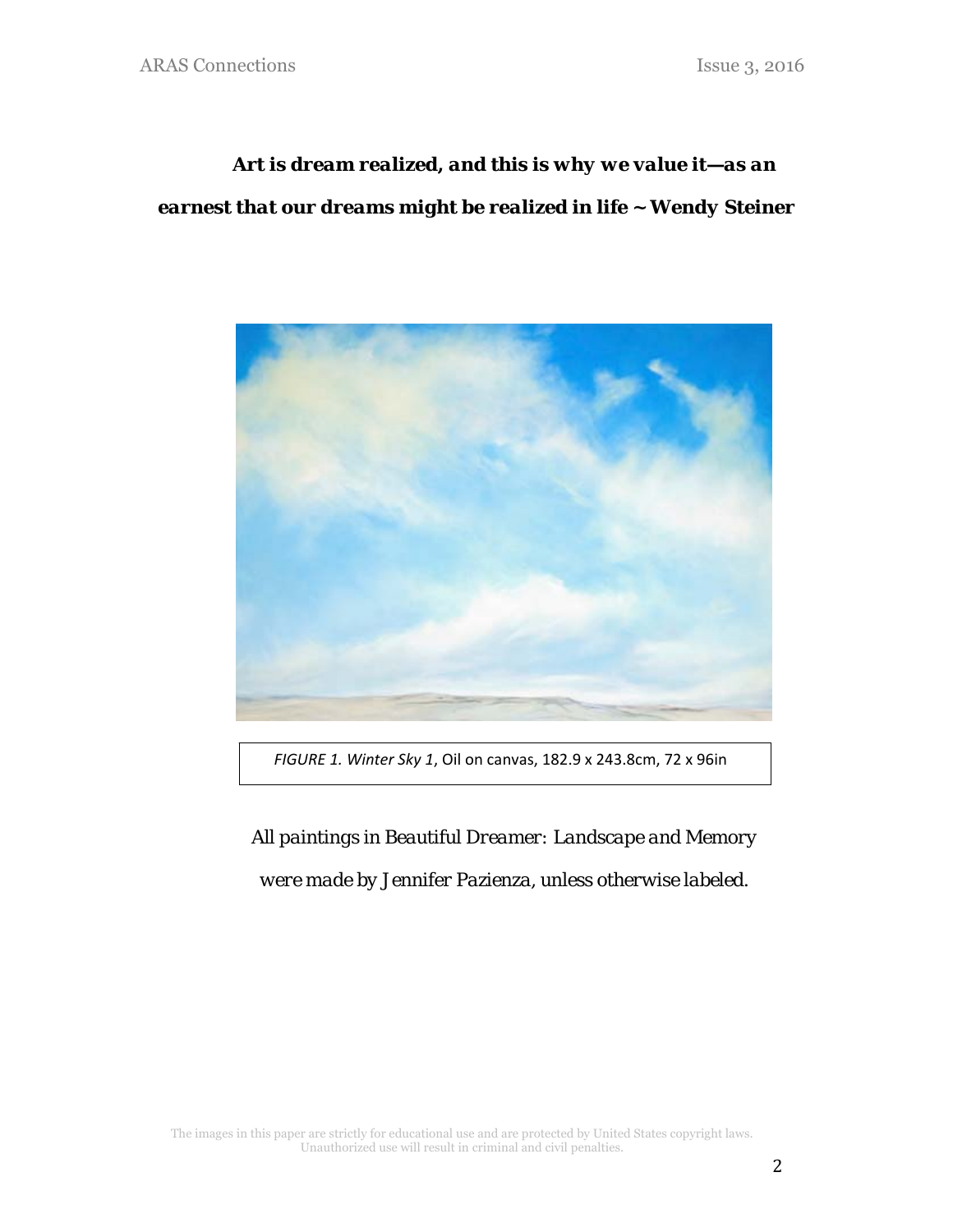

Before any talk, my First Nations friends and colleagues Dave and Imelda Perley taught me to acknowledge the land and the first peoples who occupied it wherever we are gathered. In Siracusa, it is the Siculi Italici. In New Brunswick, eastern Canada (Fig. 2) where I live it is the Wolastoqewiyik (pronounced, Wooluss-ta-goog), the place of the beautiful and bountiful river of the Mig'maw and Maliseet peoples. Specifically Keswick Ridge (Fig. 3) the land that greets me each morning and sees me safely to sleep at night—companion to my life and work for nearly 25 years.

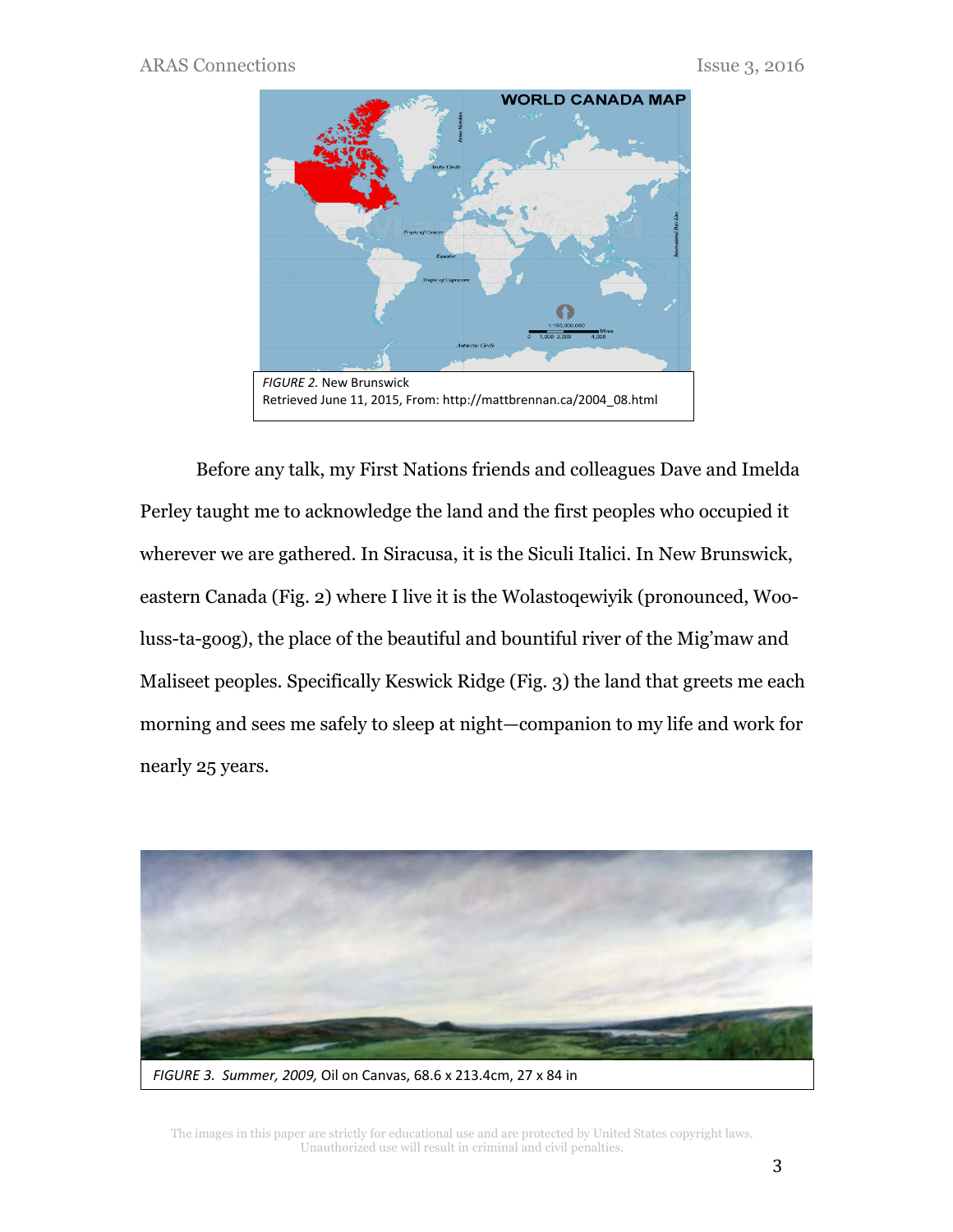Like the brick and mortar that were so fundamental to my grandfather's trade, in *Beautiful Dreamer: Landscape and Memory,* images and words, canvas and computer are my materials and tools. *Beautiful Dreamer* is a privileged site of old and new construction, of continual renovations characterized by layer upon layer of active waiting, breathing through thresholds, imagining and re-imagining possible worlds. It is where I labor, in gratitude, to understand and heal the psychic havoc wrought by early loss, domestic violence and Kantian aesthetics.



Oil on canvas, 21.9 x 152.4 cm, 48 x 60 in

Reconstructing or mapping physical artistic processes and psychological experiences—slivers of insight, fragments of living an examined life—can coalesce in myriad ways. For me it is a matter of submitting myself again and again to the intrigue of a kind of hermeneutic hall of mirrors where ideas bounce off brush strokes and swirls of reading paint text. There, divine light illuminates memory and faith stares down doubt. In the air beautiful voices, long overshadowed by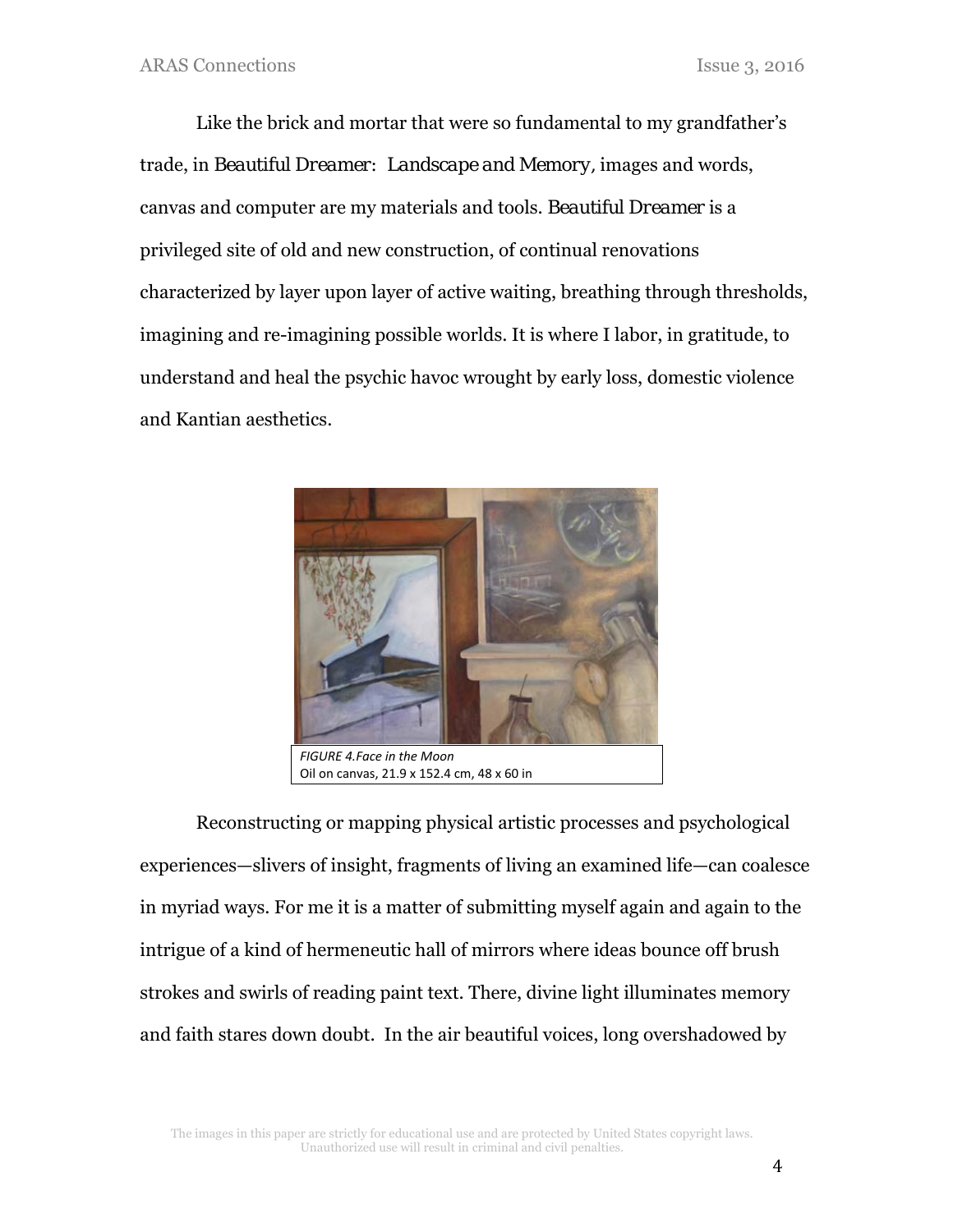fear and anxiety, sing their songs of possibility, while others caution not to mistake pointing to the moon for the moon (Fig. 4).

*Beautiful Dreamer* began long ago, in what at times seems like a land far, far away, but there was a decisive moment. My husband Gerry Clarke and I were attending a gallery opening for an emerging artist when a fellow in the community asked, "So Jenn, how do you stay hungry when as a professor you make..." then caught himself. "Do you mean, since as a professor I make a healthy income, what keeps me making paintings?" Scrambling to find solid ground I spat out, "Hunger can take many forms you know!" That ended the conversation and Gerry and I went to supper! Days later however, I still couldn't shake the memory of that encounter.



Curiosity, the human impulse to know why, as Alberto Manguel (2015) so lovingly recounts in his latest book with that title, got the better of me. Thus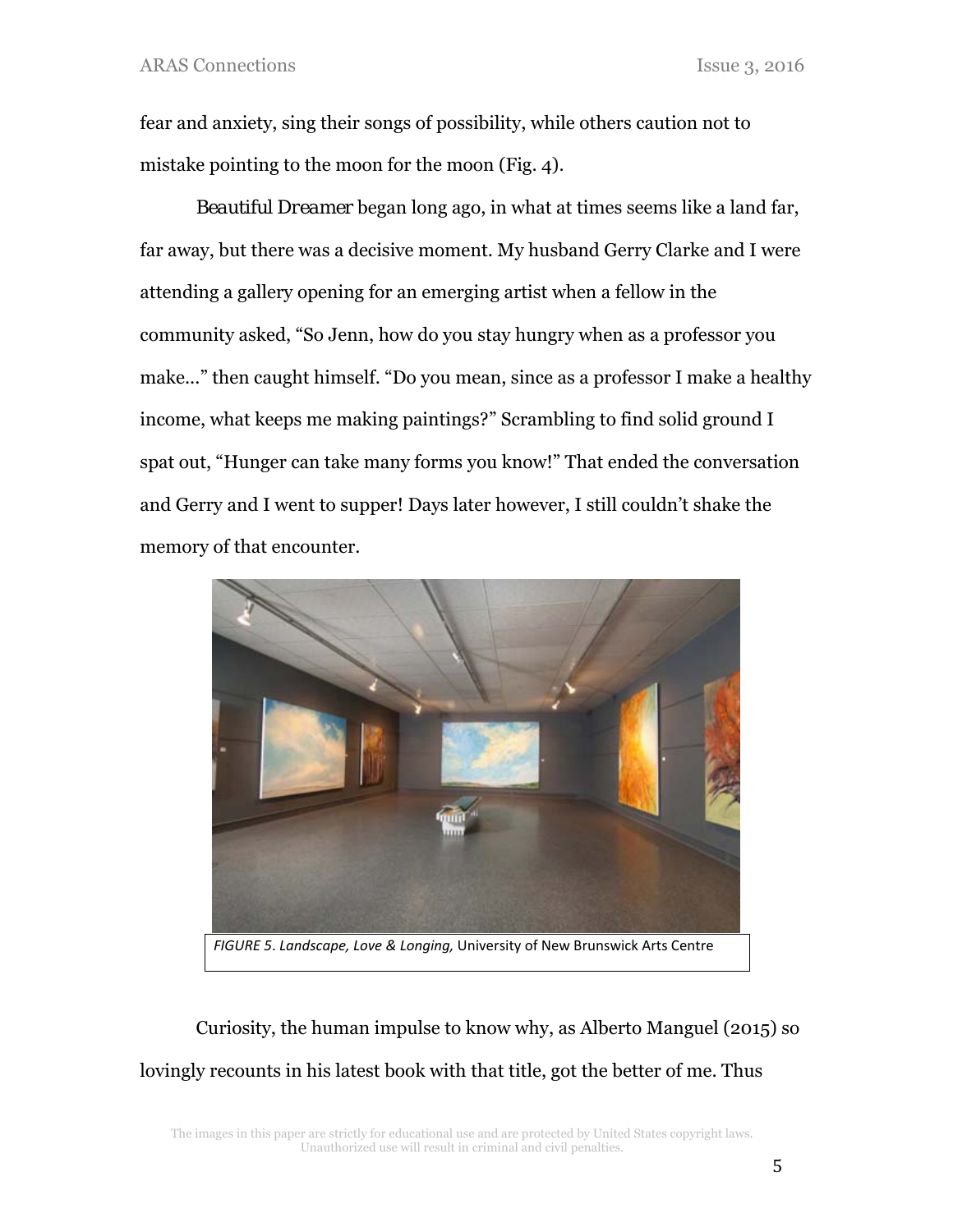began my quest to answer, "Why do I paint and why do they look as they do?"

That was eight years ago. This morning, with works from my series *Landscape—Love & Longing* (Fig. 5)*,*  I ask, in a world fraught with polluted politics, global environmental degradation and economic greed—a world where the race to keep up with the next best technological bell and whistle is often run against the wellbeing of its citizenry—of what value is a painting practice, particularly one with an eye for landscape and beauty?"



*FIGURE 6. Giallo*  Oil on canvas, 182.9 x 137.2cm, 72 x 54 in

## **The Idea of Landscape**

The book *Landscape Theory* (DeLue & Elkins, 2008) recounts the events of an international art seminar that took place in Ireland in 2006. Artists, art historians, architects, geographers, architectural historians, cartographers and others--all with a stake in landscape--came together to discuss how the muchcontested category could be interpreted (Fig. 6). Their point of entry was Dennis E. Cosgrove's (1984) groundbreaking book, *Social Formation and Symbolic Landscape,* in which he explains how land has been socially appropriated and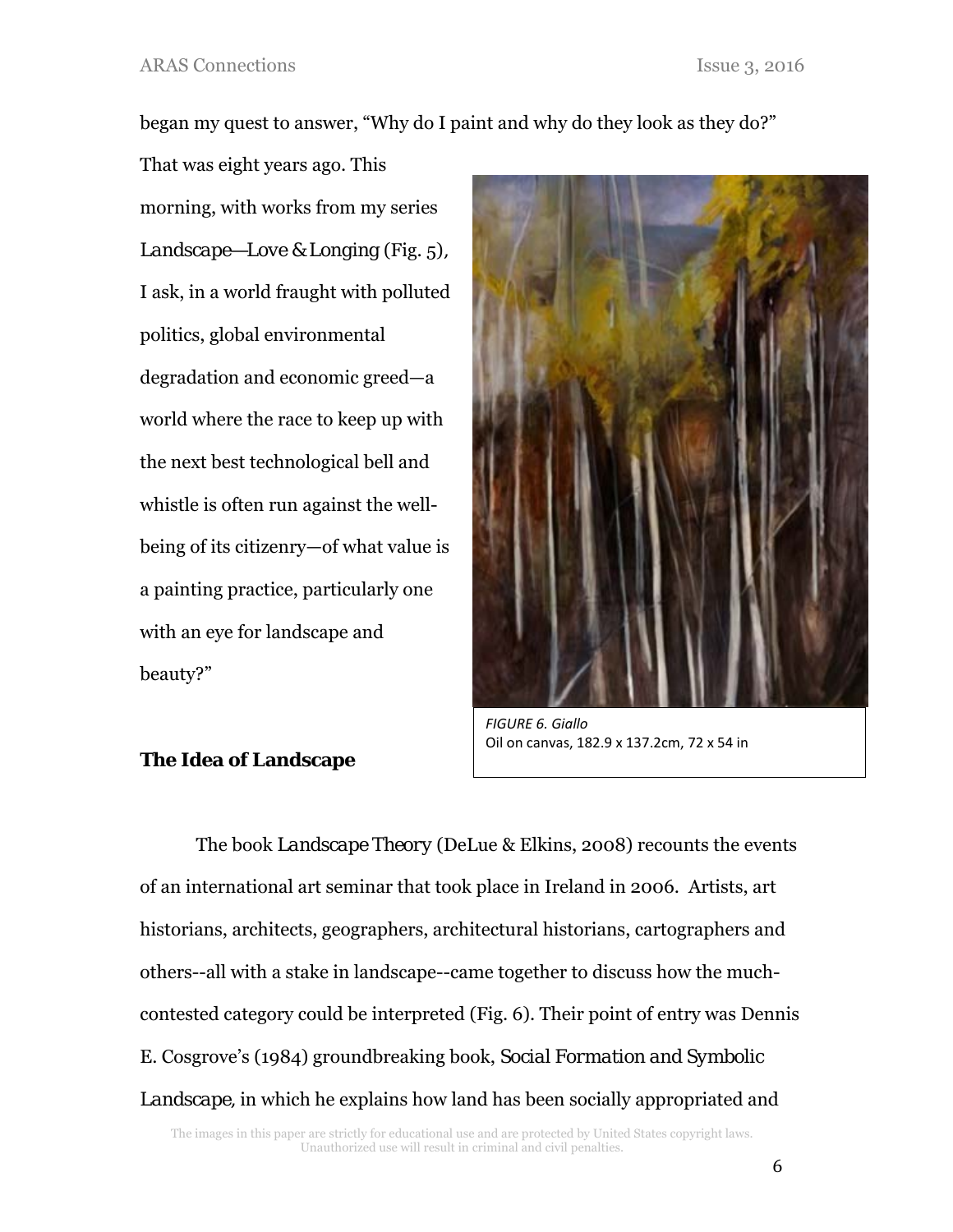valued for feudal use or capital exchange, which he then connects to a landscape idea in the West (Cosgrove, 1984, pp.22-3). "It is an unalienated, insider's apprehension of the land, of nature and the sense of place, together with a more critical, socially conscious, outsider's perspective: what he calls, a *landscape way of seeing*." Here landscapes are interpreted iconographically, while maintaining respect for the everyday experience of landscape as the setting for life and work (Cosgrove, 1984, p. xi). Cosgrove traces this landscape way of seeing, that began in the fifteenth century with the technology of perspective, through to contemporary technologies. He writes, "virtual landscapes" represent the furthest extension so far of the idea of landscape as a distanced way of seeing" (Cosgrove, 1984, pp. xxiv-v).

As I canvass these scholars' conversations, the question, Elkins and Cosgrove (2008) pose to the group: "Whether or not landscape painting can still be practiced by people seriously engaged with the history of art, or does it have to find expression in various local and regional contexts" (p. 119) has traveled with me my whole aesthetic life. Elkins (2008) wants, a new kind of art theory: one that is open-ended, inconclusive, combative, and as diverse as we can possibly make it . . . .one that move<sup>[5]</sup> away from the kind of art theory that has been practiced since the 1960s. I couldn't agree more, but he needs to re-think the binary construction of the question and his desire for combat. Still, with these scholars' work as the ridge from which I reflect on my own, I ask what landscape as ideology, the political or landscape as phenomenology, the poetic, can teach me? How do my paintings unearth or bury the substrata of power relations? How do they reveal, conceal and construct my own artistic formation? How do the

The images in this paper are strictly for educational use and are protected by United States copyright laws. Unauthorized use will result in criminal and civil penalties.

7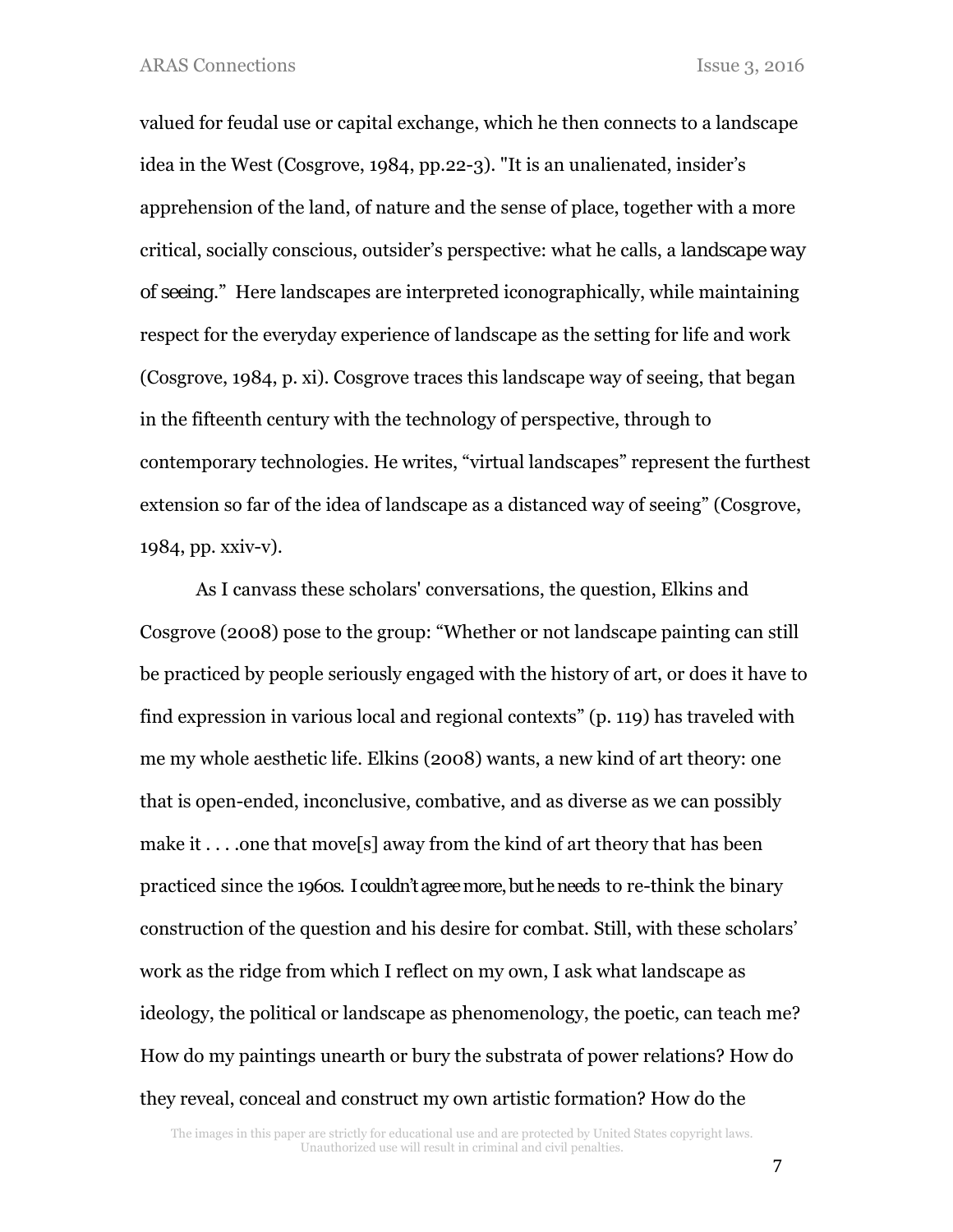paintings call forth landscape as myth and memory, the spiritual and aesthetic, the beautiful and the sublime? Finally, how are my paintings emblematic of "an exemplary encounter with [my own] subjectivity" (Elkins, 2008, p. 103), with my own psyche?

The idea that Anne Whiston Spirn, (2008) from Architecture and Urban Studies at MIT, brought to the folks at the seminar rings true for me—that at "landscape"'s Nordic and Germanic root meanings, *land-skabe* or *land-schaften,* "there is a notion, embedded in the original word, of a mutual association, a shaping of people and place where people shape the land, and the land shapes people" (p. 92) Early in the 20<sup>th</sup> century, with the first wave of southern Italian immigrants, my Sicilian grandfather arrived at Ellis Island. Some years later, a stonemason with a young family, he and his countrymen, from the vantage point of Brooklyn, acting on an impulse to recreate something of the landscapes they left behind, looked west and set their sites on New Jersey, the Garden State.



Don't you just love the Google Map, street view? This photo (Fig. 7) depicts142 Grove Street as I found it online; it is the house I grew up in during the middle 50s-early 60s. Of course like Jason's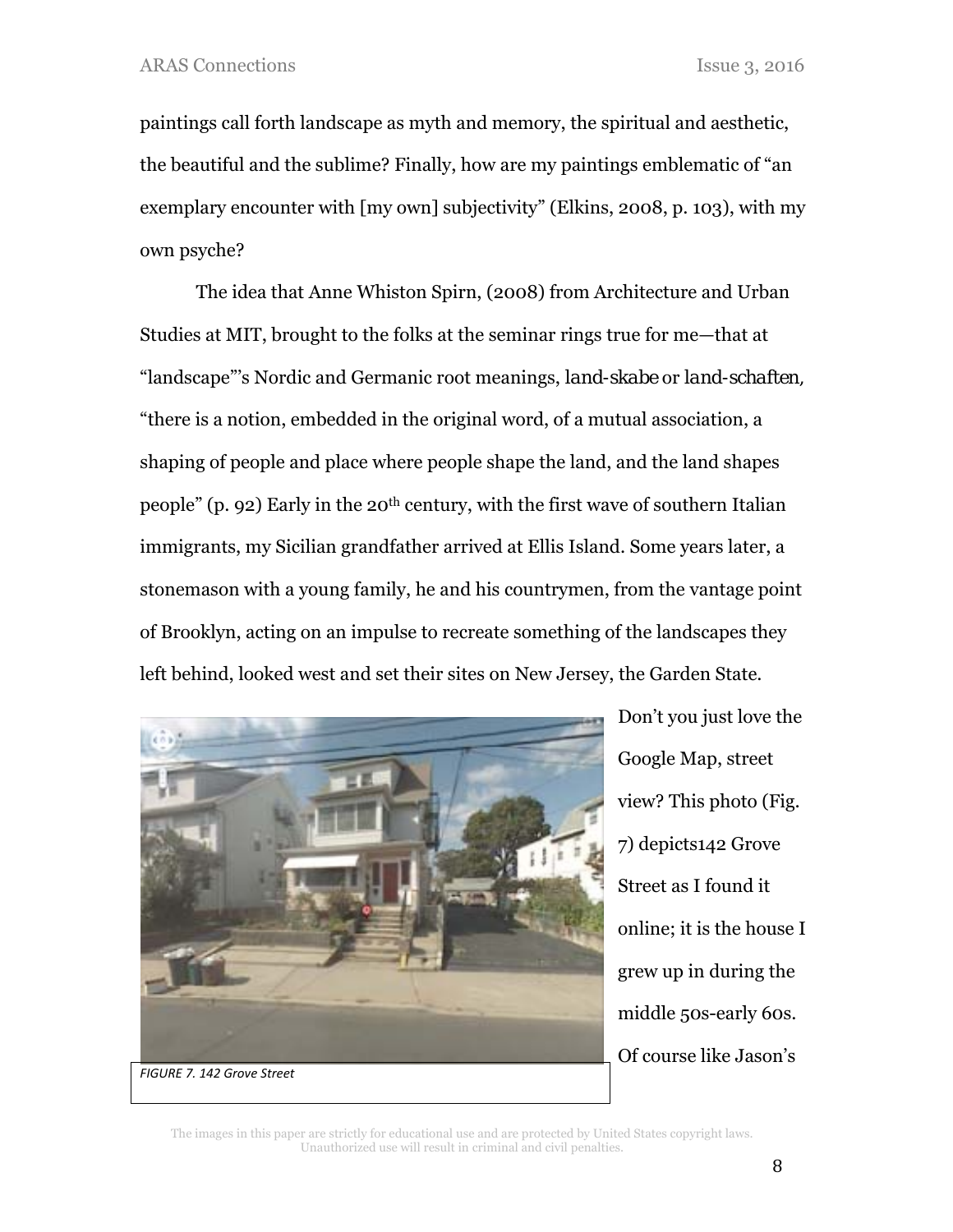Argo it has undergone a number of modifications since *mio nonno,* Epifanio Marchione, built it in 1924. The version I lived in had a huge maple tree in front (Fig. 8). Who would have thought then, that I would move to a country with a maple leaf as its symbol? In any case, I loved that tree. "The house protects the dreamer, the house allows one to dream in peace," writes Gaston Bachelard (1964, p. 6), in *The Poetics of Space*. We marked the seasons together, tree standing through all kinds of weather: snow-covered branches in winter,

abundant pink spring buds, the promise of summer's verdant greens, and the magical explosion of reds and yellows in autumn, me within the shelter and safety of our sun-porch with its charming French pane windows; the one room un-shadowed by domestic violence. It was for me, a place for daydreaming. I wish



*FIGURE 8. Albero Rosso*, Oil on canvas, 182.9 x 243.8cm, 72 x 96in

I had my childhood drawings to show you. They were filled with blue skies, trees and mountains in summer, children gleefully skating on woodland frozen ponds in winter.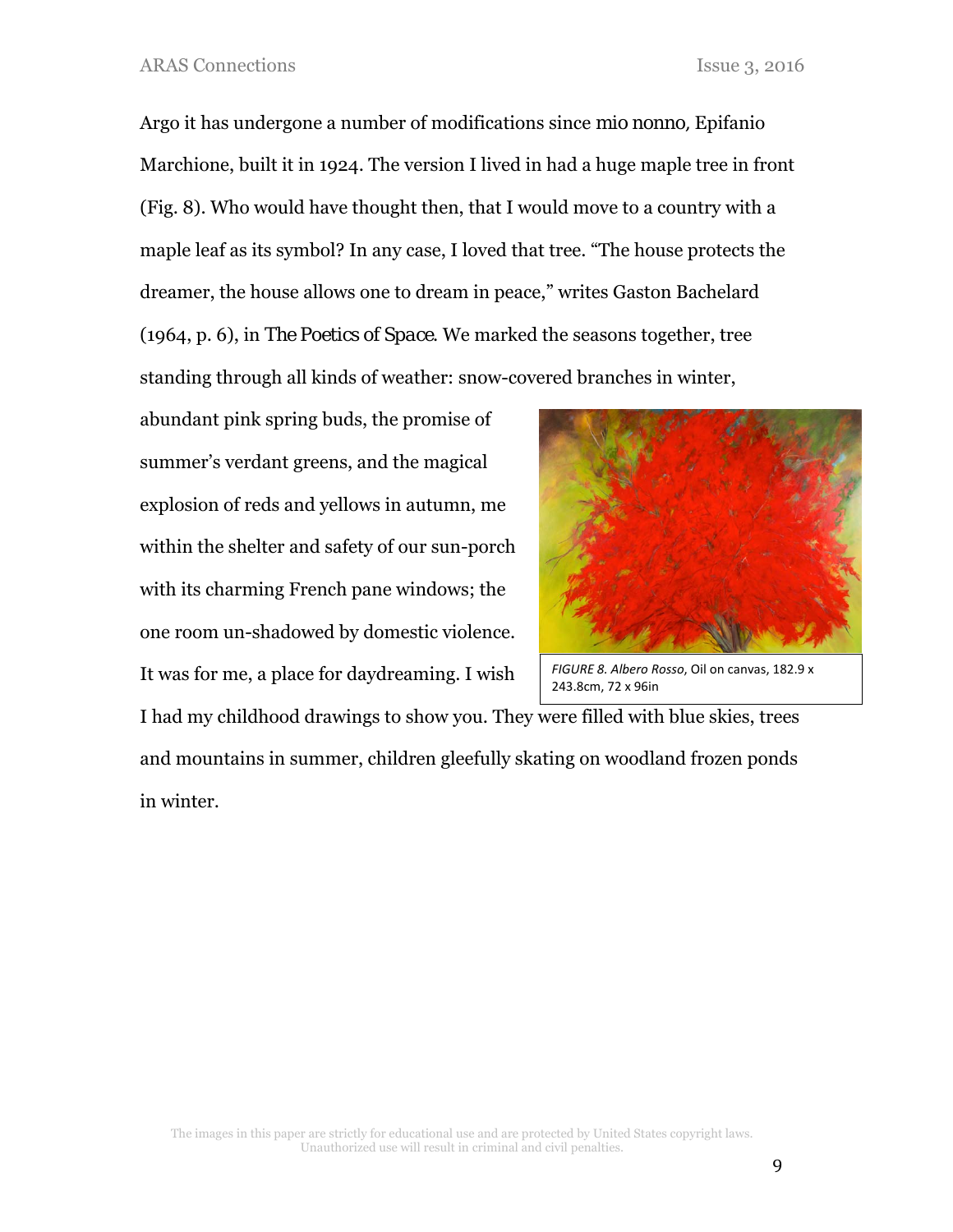How it is my paintings are filled with the stuff of the natural world has long been a mystery to me. Although I was born in urban Newark, I did experience my formative years in suburban Bloomfield**,** on Grove Street, at the corner of Elmwood Avenue*.* Denis Dutton (2009) in *The art instinct: beauty, pleasure, & human evolution*, helps me here. Without rejecting social constructivist explanations, he asks us to consider biology in our understanding



*FIGURE 9. Early Spring* Oil on canvas, 182.9 x 137.2cm, 72 x 54 in

of the complex relationship between aesthetics and survival. The perception of beauty found in particular landscapes, understood as places of refuge certainly resonates with my young drawings and in my adult paintings. That, "the arts are beyond the reach of evolution is a mistake overdue for correction," he writes.(Dutton, 2009, p.2) Worldwide preferences for landscape are not only the effects of cultural influence. They are also a matter of prehistoric tastes and are "notably specific" (Dutton,2009, pp.

The images in this paper are strictly for educational use and are protected by United States copyright laws. Unauthorized use will result in criminal and civil penalties. 3 & 19). Most important is mystery. A sense of mystery implies the future, the wonder of what might be found if we were to travel deeper into the scene (Fig. 9). "Mystery stirs human imagination and as such is vitally important to landscape as an art form" (Kaplan & Kaplan,1982). A sense of prospect and refuge, the ability to see without being seen is fundamental to the attractiveness of a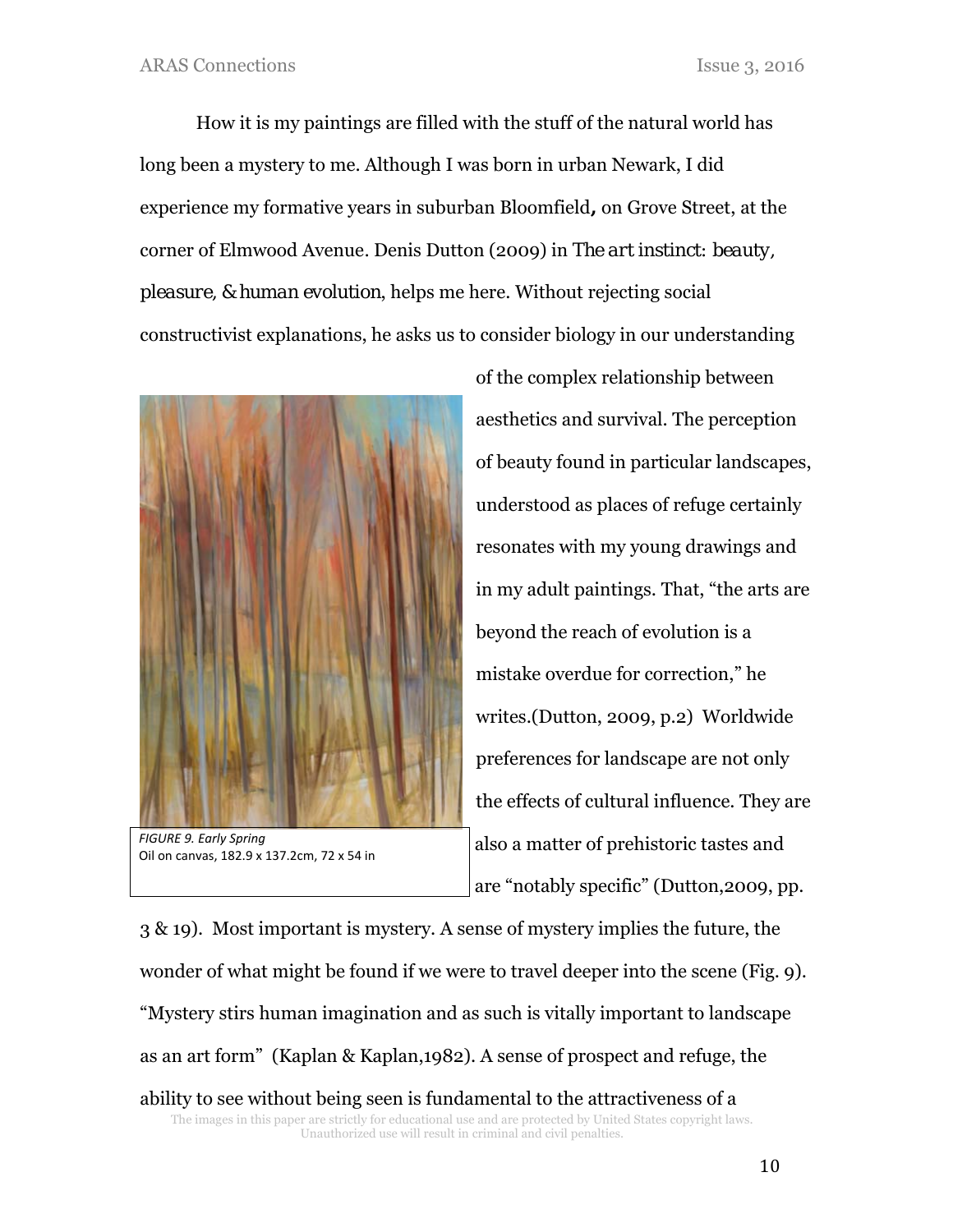landscape. A cave on the side of a mountain, a house on the Ridge, my childhood sun porch, my Keswick Ridge studio, some sense of being safe from observation or attack from behind (Appleton, 1975, p. 21). Looking at my practice through Dutton's biological lens, the instinctual desire I have for re-creating illusionistic space on the one hand, and the critical chatter in my head that says, "but it should look like" or "conform to" the still present modernist ideal of flatness and non-representation on the other, comes into sharp focus. This is a consequence of the overwhelming effects of my 60's-70's artistic formation that continues to pervade contemporary aesthetics.

Dutton's words echo Elaine Scarry's (1999) in her book, *On Beauty and Being Just* where we learn what is at stake in the interdependent pact between the beholder and the beheld, and "one's own responsibility for the continuity of existence" (p.92). With their voices I can



better say why I have never been able to turn a deaf ear to the call of beauty and its articulation in landscape imagery. In their writing I find language that speaks to my experience.

## **On Beauty and Non-Duality**

Beauty is a hot topic these days (Fig. 10), not only in art and academic contexts but in business, neuroscience and contemporary and historical fiction. My love of beauty however, began over 60 years ago.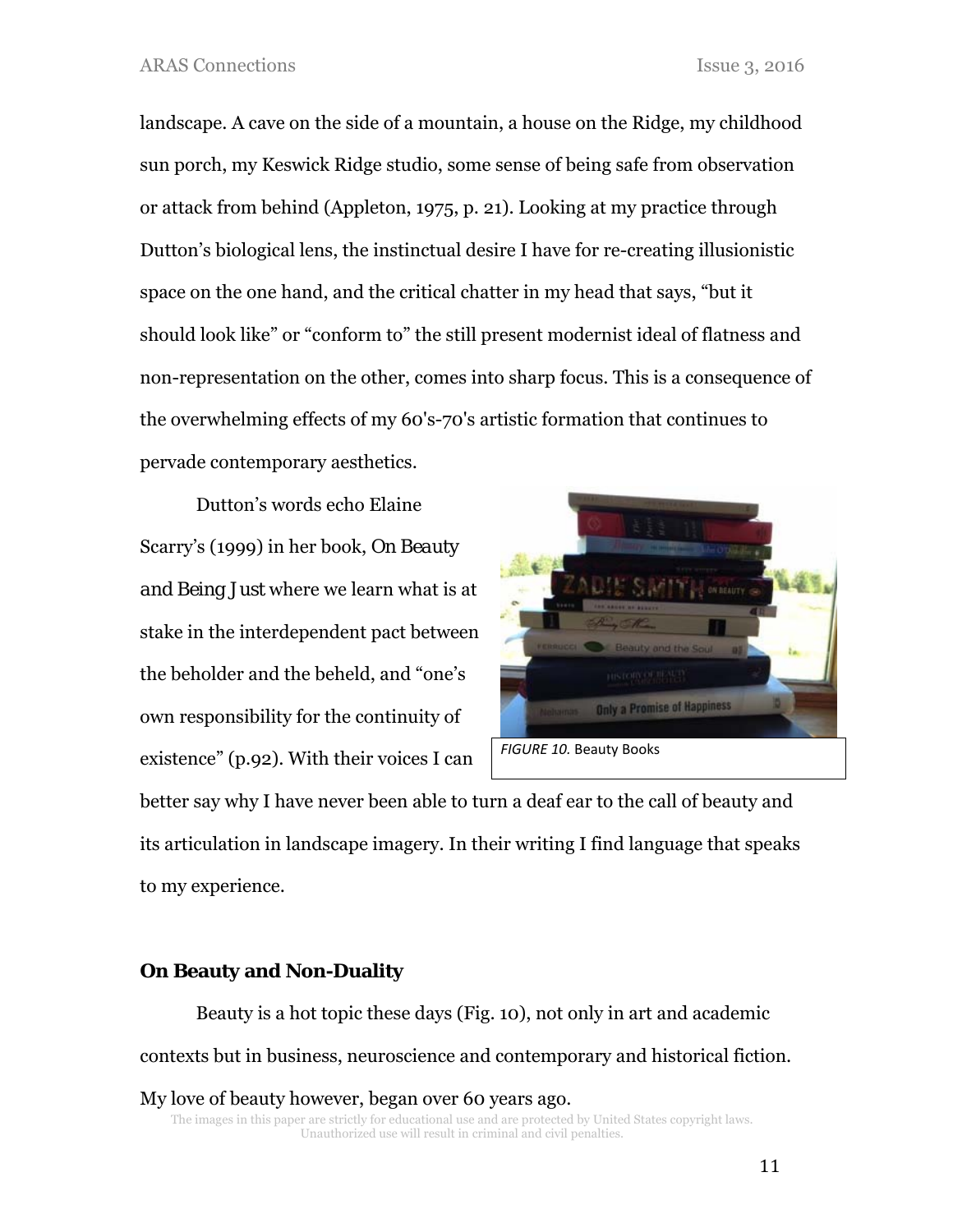

*FIGURE 11. Ginestre* Oil on canvas, 182.9 x 137.2cm, 72 x 54in

 "Let the beauty we love be what we do. There are hundreds of ways to kneel and kiss the earth" (Rumi & Barks, 1997) are lines from a Rumi poem that point to a perspective on art and life that has long been in the making. My lifelong relationship with beauty I owe to my short–lived life with my mother. While washing my hair she would rinse away my soapy tears with, "Sorry Jennifer, but you have to suffer to be beautiful." At bedtime, her mezzo-soprano voice would lull me to sleep with verses from "Beautiful Dreamer:"

 *Beautiful dreamer, wake unto me, Starlight and dewdrops are waiting for thee; Sounds of the rude world, heard in the day, Lull'd by the moonlight have all pass'd away!* 

The images in this paper are strictly for educational use and are protected by United States copyright laws. Unauthorized use will result in criminal and civil penalties. Early on I witnessed the aesthetic power that rivulets of glistening, green olive oil in cadmium red tomato gravies can have on the lives of working class Italian immigrants (Fig. 11). In our house beauty was something practiced, something made and consumed, a relationship we entered into. In equally exquisite measures so too was the ugly, served up by the fall-out of my family's post WWII domestic violence—a kind of performance art where sauce-stained walls and scattered dish shards invited no encore. At the same time, within the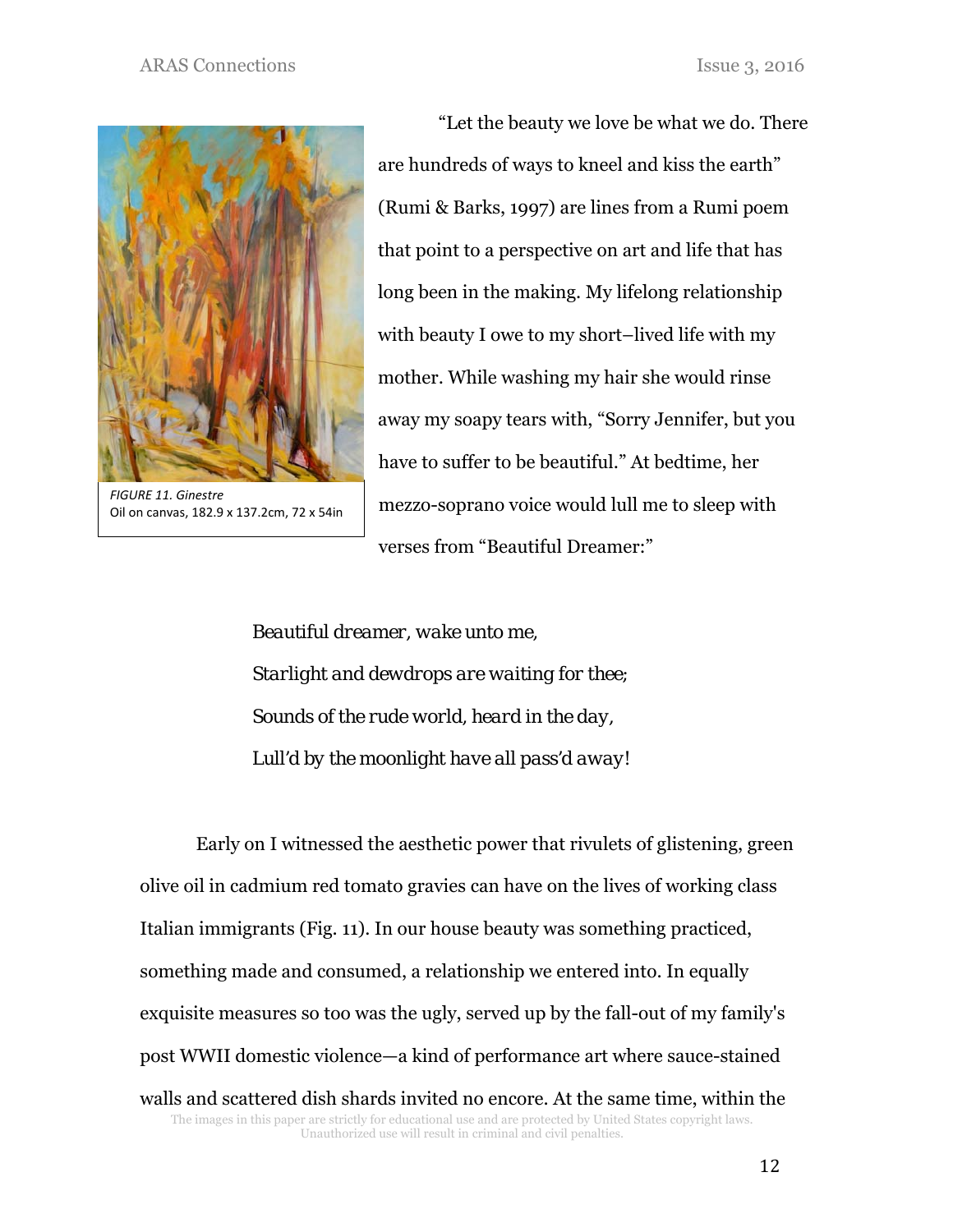encroaching urban landscape that was our Jersey home, an enormous peach tree, flower, herb and vegetable garden, grape vines and rose-arbor filled the backyard and provided entrees into the natural world. Built from nature, it was a world built from culture too, in the way that Simon Schama (1995) explains in *Landscape and Memory*, that landscape is made from culture and nature. Each exhibited their own versions of the beautiful and the ugly, the just and the unjust. The mistake of course, would be to align the beautiful with the natural and the ugly with the built. It is this tricky relationship between shifting perceptions of beautiful things and beautiful actions, ugly things and ugly actions that contributed to the near total dismissal of any talk of beauty in late 20th century Humanities. Of all the themes that emerged at the landscape seminar, it was beauty that caused the greatest consternation and one the participants agreed they had skirted around. Conceived as real or ideal, secular (as in Dave Hickey's (2012) *Invisible Dragon)* or sacred (as in John O'Donohue's (2005) *The Invisible Embrace)*, unable to define beauty's value with any certainty, some artists, critics, and educators ignore it, or see beauty as potentially dangerous. In short, the argument goes something like this:

The sublime rejects beauty on the grounds it is diminutive, dismissible, not powerful enough. The political rejects beauty on the grounds that it is too powerful…both in its ability to visit harm on objects and subjects looked at and in its ability to so overwhelm our attention that we cannot free our eyes long enough to look at injustice. (Scarry, 1999, p. 85)

Owing to Kantian aesthetics and feminist critical theory, in this passage, beauty functions as a *quality* of objects and subjects. You may recall it is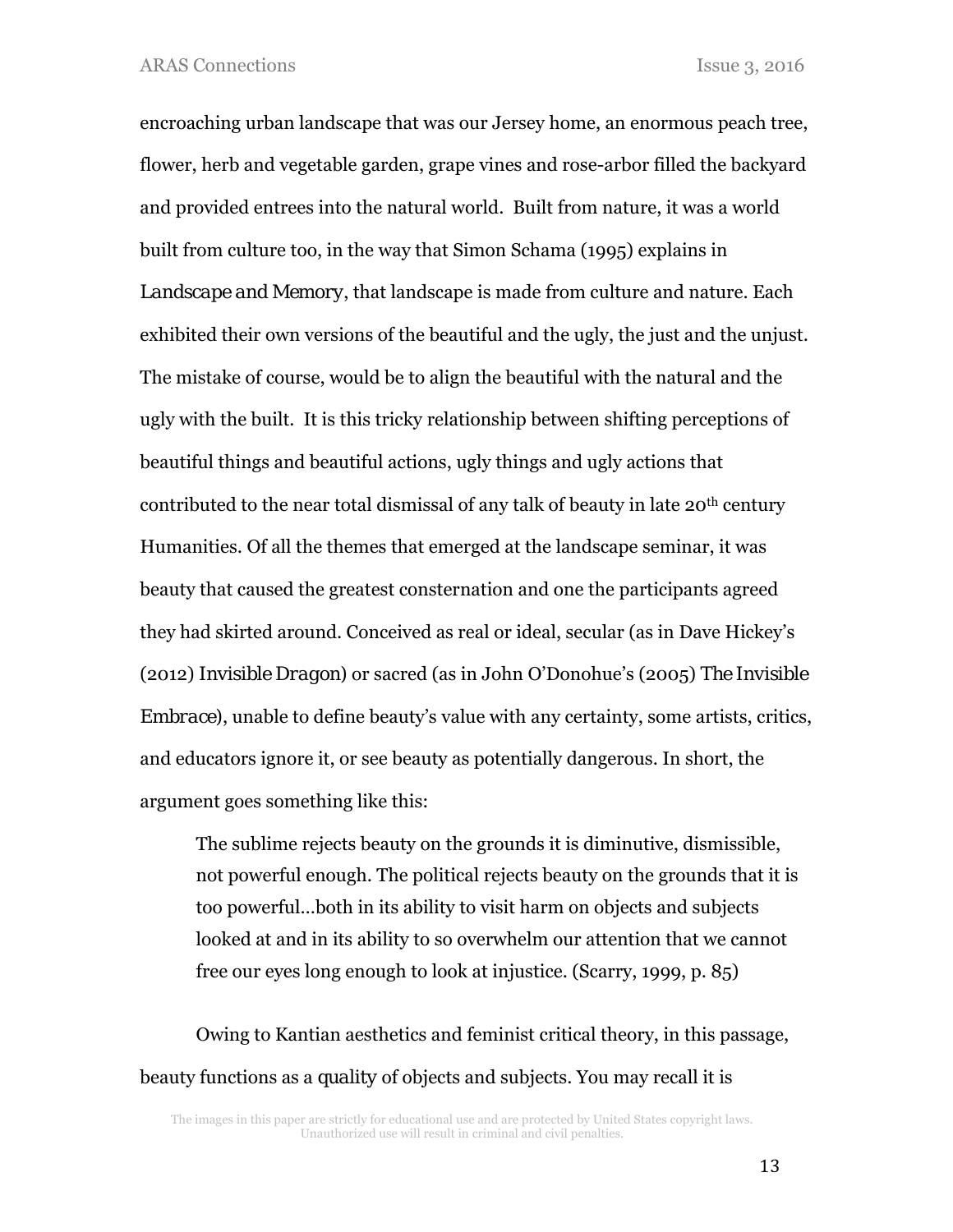earthbound Psyche gazing upon her beloved Cupid that gets her into trouble. Wendy Steiner (2001) in *Venus in Exile: The Rejection of Beauty in 20th Century Art*, borrowing from the Hellenistic past skillfully recasts the story of Psyche and Cupid for a 21st century myth of beauty and, through Mary Shelley's *Frankenstein,* provides a powerful critique of Kantian aesthetics. For Steiner, beauty is relation and communication and value is central. An allegory of aesthetic pleasure, the soul moved by beauty becomes worthy of love. Beauty is "a particular interaction between two beings, a self and an Other" where a generous mutuality can be achieved. Sympathy features big (Steiner, 2001, pp. xxiii-xxv) as both parties become aligned in value and in some sense equal. "Creators and creations echo each other in this model, and are tied in a bond of love that involves self-realization" (Steiner, 2001, p. 14). To overcome the dehumanizing, alienating effects of 20th century modernist aesthetics, Steiner (2001) says, "It is the task of contemporary art criticism to imagine beauty as an experience of empathy and equality" (p. xxv).

For Elaine Scarry (1999), beauty compels replication, a begetting, the means by which we renew our search for truth and our concern for justice, what throughout my career I have called *re-creation* (Pazienza, 1989). John Navone's (1999) *Enjoying God's Beauty* helps me understand further the role of love in beauty begetting beauty, as in Steiner's Psyche and Cupid and the offspring of their union, the divine child, Pleasure. Whether replication or re-creation, "the generative object continues, in some sense, to be present in the newly begotten object" (Scarry, 1999, p. 9). At its heart *re-creation* relies on *interdependence,* on non-duality*.*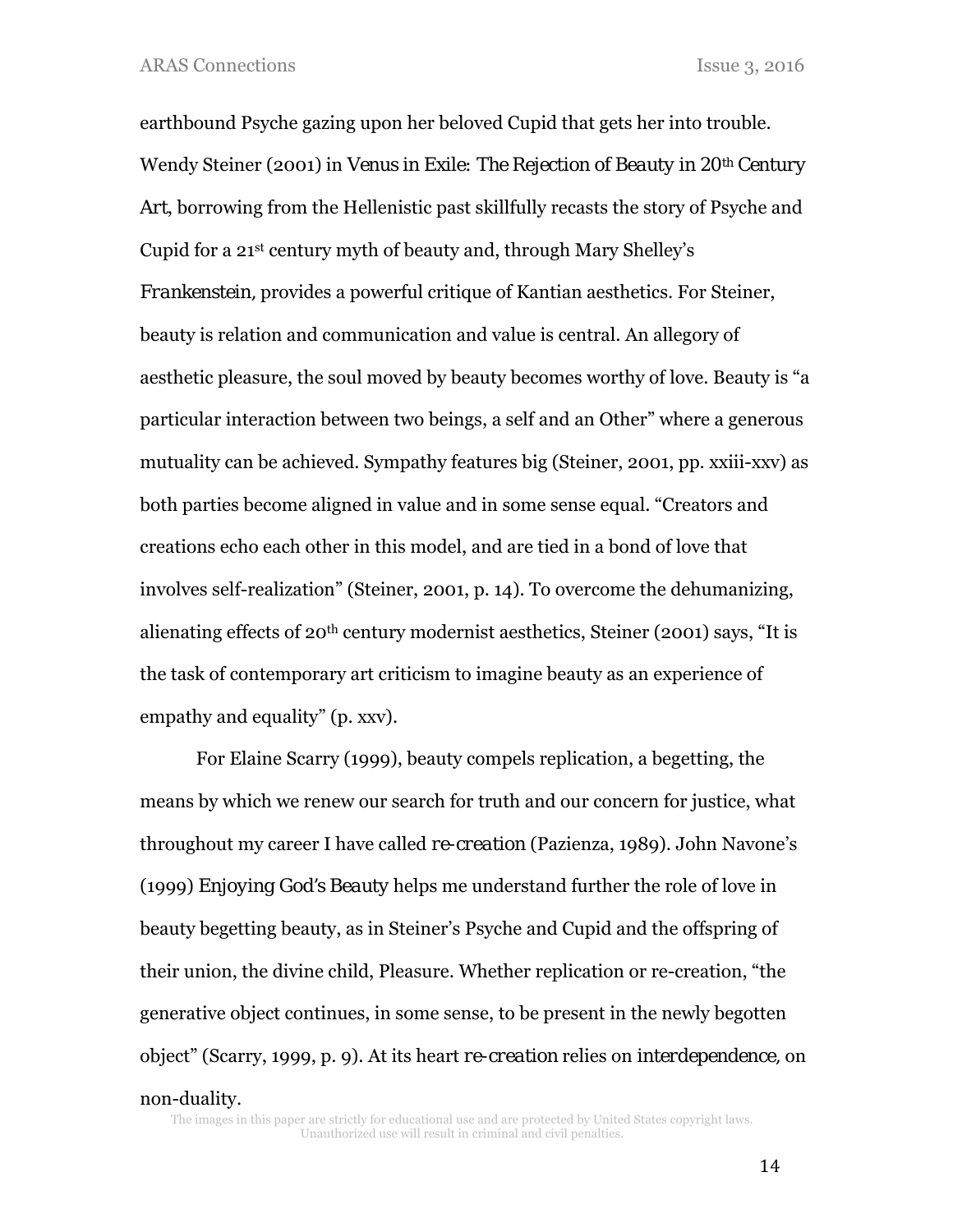Until *Beautiful Dreamer,* I restricted the theory of re-creation to art curriculum practices (Pazienza, 1989). Believing that I painted from natural, rather than symbolic worlds, I could not see how my art making was a matter of re-creating worlds (Goodman, 1978). Unwittingly, certain modernist dualities the sensorial and the symbolic, the actual and the aesthetic—were still influencing my thinking. That changed in another decisive moment when, about five years after a major illness, surgery and lengthy recovery, I served as artist and educator in residence for New Brunswick's provincial art gallery, The Beaverbrook (Fig. 12, Lindsay West 2007). There I was, working away, when without warning a docent came into the open studio. At the sound of his voice, the glass bubble I was painting in came crashing down around me. In a heartbeat, I recognized I needed a different way of *being* or I would forever be sweeping up shards. I pondered Thich Naht-Hanh's (1987) mindfulness practice, inter-being, a posture that dissolves boundaries and creates spaces where reverie and presence can co-exist.



The images in this paper are strictly for educational use and are protected by United States copyright law Unauthorized use will result in criminal and civil penalties. *FIGURE 12.* Artist in Residence The Beaverbrook Art Gallery (photo by Lindsay West)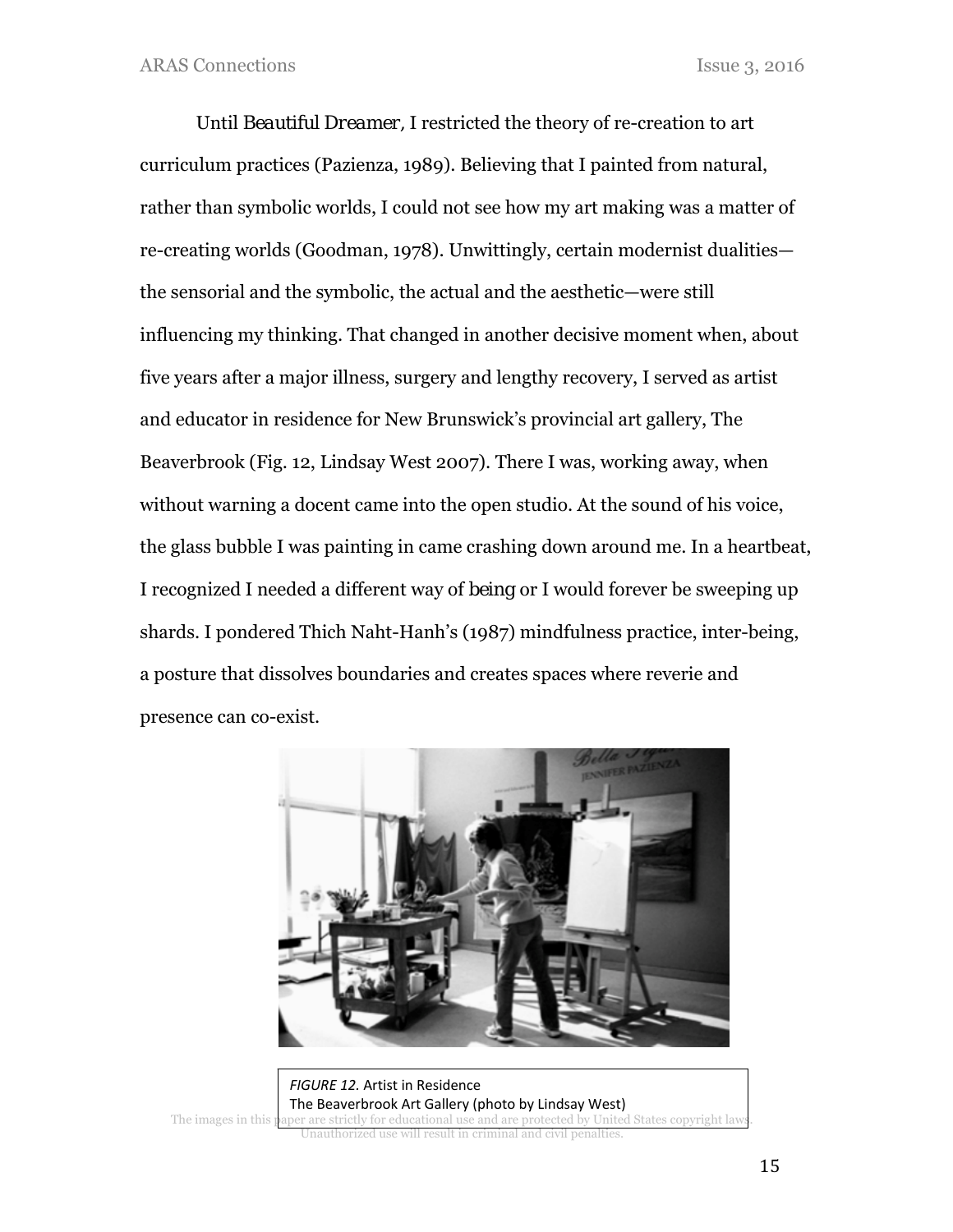I began to see a relationship between my yoga and painting practices. Reflecting on that rupture in my life and its reawakening of past injuries, it occurred to me that God and the Yoga Sutras had more to do with returning me to wholeness than the surgical sutures I sustained. Piero Ferrucci (2009) in *Beauty and the Soul* affirms my belief in the healing power of beauty and the natural world. Further, the constructivist worldview I had crafted, with its emphasis on symbolic

re-creation, ignored its estranged relation perception, ignored the body, my body. Now, with David Abram (1996) author of *Spell of the Sensuous*, informed by Merleau-Ponty's (1945) *Phenomenology of Perception,* I see the dynamic participation between my body and things, I can discern within the act of perception, a participation between the various sensory systems of the body itself. Indeed these events are not separable,

> "*for the intertwining of my body with the things it perceives is*



Oil on canvas, 243.8 x 182.9cm, 96 x 72in

*effected only through the interweaving of my senses, and vice versa.. . . this body is a form destined to the world...a sort of open circuit that completes itself only in things, in others, in the encompassing earth."* (Abram, 1996, p. 62)

In January, the holidays behind us, I traded my kitchen studio for my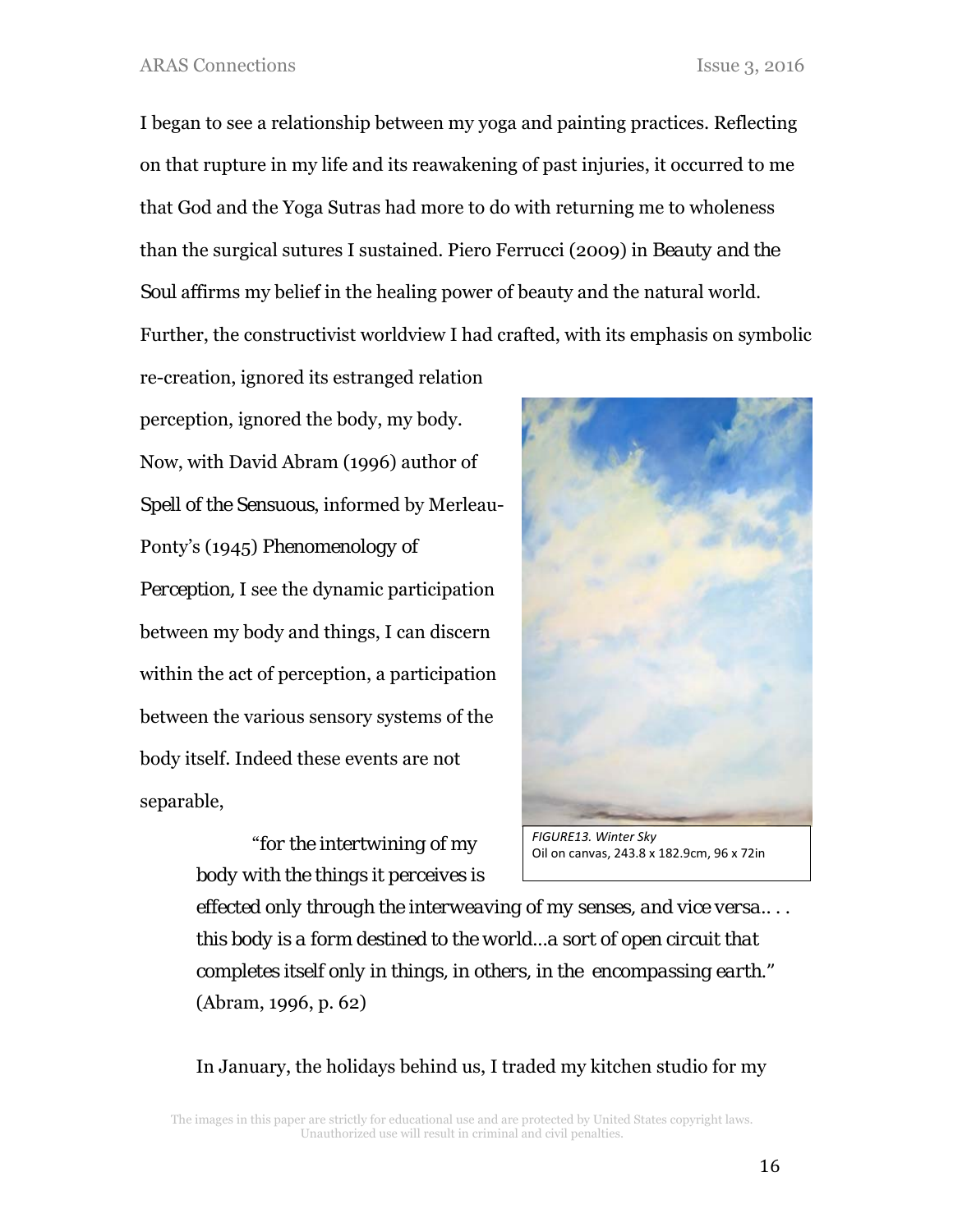painting studio. Looking up at the 8 x 6 foot canvas I asked, "What do you want from me?" As is my practice, I looked out the window and loaded my brushes. About five hours later *Winter Sky 1* (Fig. 13) was well underway. Just 10 inches from the bottom of the canvas, an ache in my back awakened me from my reverie. Like "wax on, wax off" in the *Karate Kid* (1984) of my generation, it took another two and a half weeks of "paint on, paint off" for me to ground the sky and call the painting finished.

### **Ugly, Flat and Gendered Spaces**

And what about the ugly? Much has been made from the phrase, the cult of the ugly, coined by Ezra Pound in 1913, prophetic in its proximity to World War I. Like beauty, here ugly is seen as the property of things. As a quality that compels relationship and action, however, it is not that far a leap to see how ugliness, the prized anti-aesthetic of the day, contributed to, and was then confirmed by the events of WW1.

Meaning to mark the aesthetic change away from the cult of beauty, Pound promoted the ugly as a medical diagnosis and beauty as a medical cure. This conceit is alive and well 100 years later. For example, in the Rennie Airth detective novels, the male protagonist, a wounded, widowed, WWI vet, the product of Kantian-informed militaristic decision-making, falls in love with a female physician who through her love, heals him. Airth describes her as smart and beautiful in mind, body and spirit.

The images in this paper are strictly for educational use and are protected by United States copyright laws. Unauthorized use will result in criminal and civil penalties. However, it was Pound's responding to ideas laid down in the previous two centuries that made his conceptualizing of the cult of the ugly possible. This is

17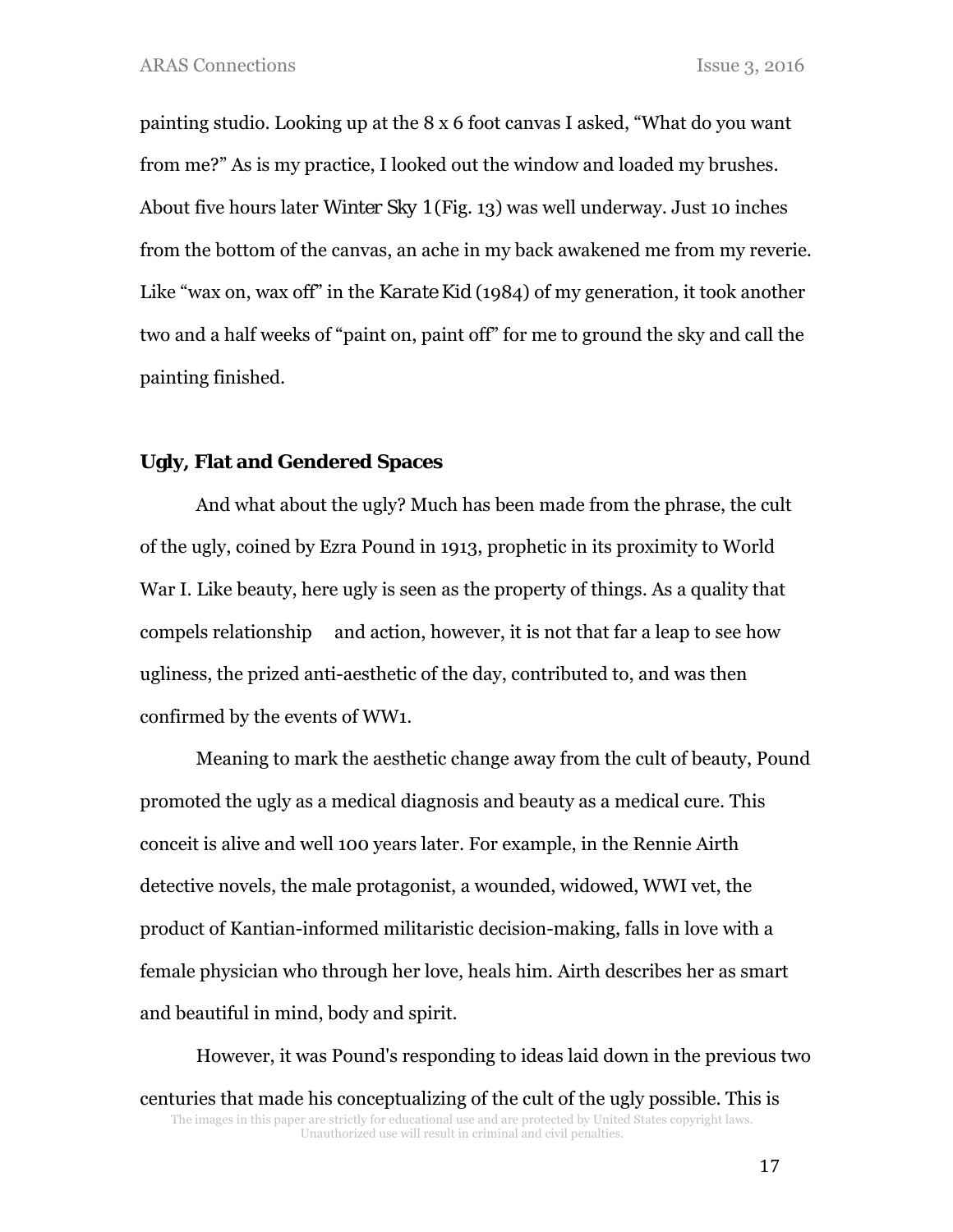particularly true with Immanuel Kant's introduction of gender in1764, where juxtaposing the sublime and the beautiful we learn,

*The sublime is male and the beautiful female. The sublime is English, Spanish and German; the beautiful is French and Italian. The sublime resides in mountains…tall oaks in a sacred grove; the beautiful in Elysian meadows. The sublime is night, the beautiful day. The sublime moves and astonishes…Beauty charms…. The sublime is principled, noble, righteous' the beautiful is compassionate and good-hearted.*

 In each of the opposing pairs, as Scarry reminds us, because [the beautiful] was almost always the diminutive member it was also the dismissible member. (Scarry, 2000, p.84)

Interestingly, here, like beauty, certain landscapes are feminized and therefore dismissible. Is it any surprise that just as there has been a raft of exhibitions on beauty in the last fifteen years, we now see a return to the idea of landscape in contemporary art?

Conservative art critics in the 19th century reinforced the exchange of the Academic ideal of beauty for ugliness when they framed works meant to challenge and replace talk of beauty with talk of social relevance, such as Manet's, (1863) De jéneur sur *l'herbe,* (Fig. 14). That talk, however, was silenced too since, working for the state's interest in maintaining social control, their art criticism was reduced to talk of the formal qualities of the work; its painterly techniques and an ever-flattening treatment of pictorial space.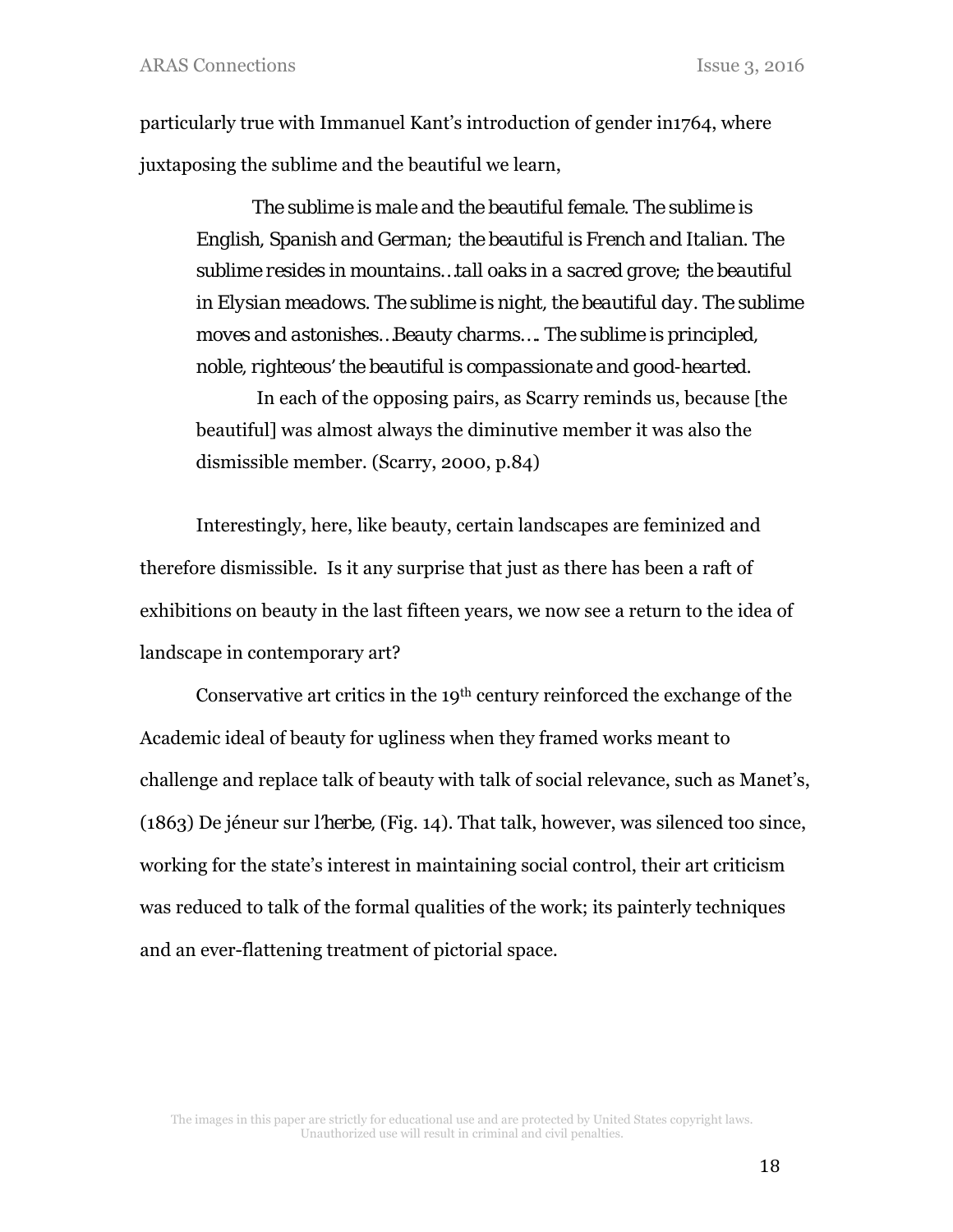## Today, for American critic Dave Hickey (2012), the perceptual shortening



*FIGURE 14.* De jéneur sur l'herbe, Eduoard Manet, 1863. Retrieved June 9, 2015 From: http://www.museeorsay.fr/index.php?id=851&L=1&tx\_commentai re\_pi1[showUid]=7123.

of recessed or illusionistic space in painting-- over some 400 years since the Renaissance-- to flat space, signals a shift in how that space is gendered and ultimately valued or devalued. The *aesthetic of flatness* owing to art critic Clement

Greenberg, who admonished painters in the mid-20th century that there shall be "No

'painterly' striving for emotional or atmospheric effects, no recognizable images, and above all no illusionistic spatial depth that might divert attention from the essential *flatness* of the canvas... "(Steiner, 2001, p.112) is for Hickey, and for me largely equated with the male, heterosexual artist and a homophobic response to the "lovely", or stereotypically "effeminate" in art. It is an art criticism "that portrays a virile struggle and ultimate triumph over the effeminacy of illusionistic space and all other devices to ingratiate the beholder" (Hickey, 2012, p. 38). High Modernism then, lays waste to the pre-modern, [three-way, *ménage a trois*] relationship of the artist, artwork, and viewer. It renders the viewer a "nonparticipatory observer or objective moral observer" or worse, for Hickey, "recast as an irresponsible, alienated, elitist voyeur" (pp. 38-39). The antithesis to Dennis Cosgrove's (1984) *unalienated landscape way of seeing*, where spatial interaction is a requisite component of self-invention and re-invention, identity and citizenship (p.192) and Steiner's (2001) aesthetics of relation,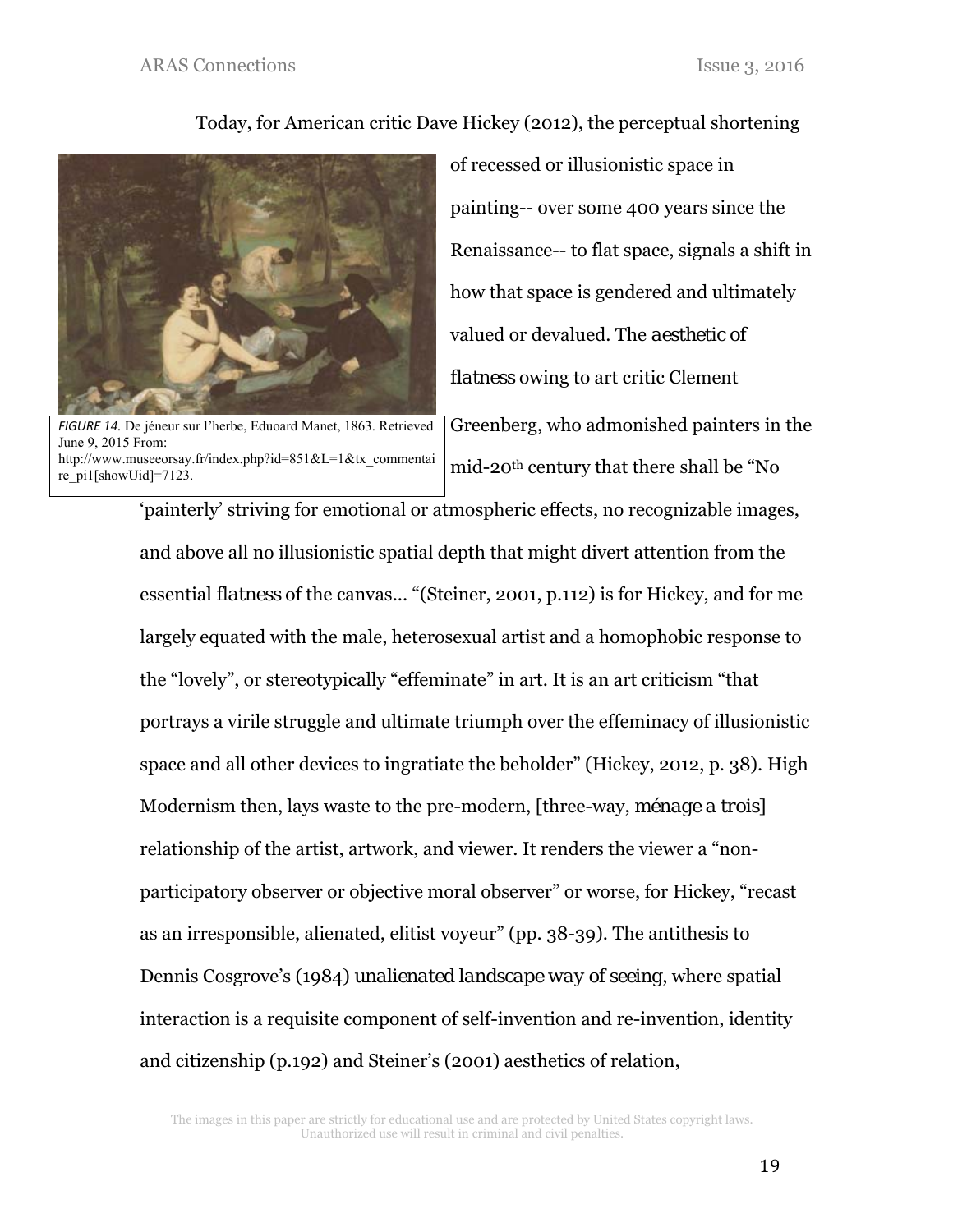communication and self-realization. It is not the artworks themselves. It is the assumptions underlying modern art criticism and their effects that concern me. Talk of structural formation in paintings extends to, and constructs social formations and social arrangements; what it is we individually and collectively believe and value and how we interact. How can art have broad inclusive relevance, a prerequisite to living healthy, just lives, if the rhetoric surrounding it prevents most of its citizenry access to it? Left unchallenged, the viewer is left flat with the ground pulled out from under her.

Take for example, American Abstract artist Barnett Newman's (1967) *Voice of Fire* (Fig. 15) commissioned for Expo '67, for the



The images in this paper are strictly for educational use and are protected by United States copyright laws. Unauthorized use will result in criminal and civil penalties. U.S. Pavilion at the Montreal International and Universal Exhibition. Purchased by the National Gallery of Canada in 1989, it created quite a stir, with folks asking about what meaning and import it could have for their lives, not the least of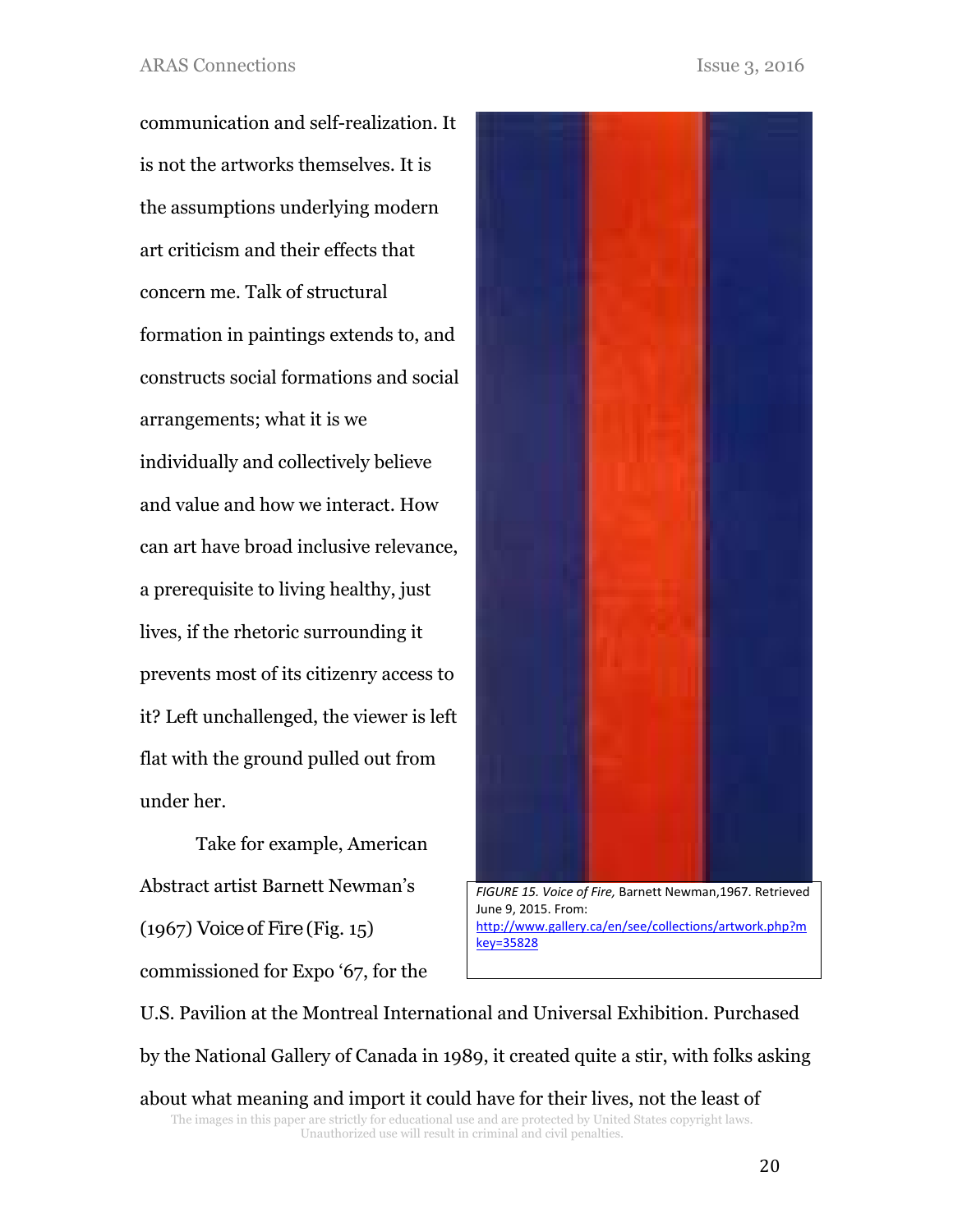which was the perennial problem of Canadian identity, and of course there was the question of the \$1.8 million dollars paid for it. Five years later the National Gallery acquired Canada's Anishinabe artist Robert Houle's (1993) *Kanata* (Fig. 16) a re-creation of Benjamin West's (1770), *The Death of General Wolfe* (Fig. 17).



*FIGURE 16. Kanata,* Robert Houle, 1993. Retrieved June 9, 2015. From: http://www.gallery.ca/en/search?ga\_search=kanata&ga\_category=Entire-Site



*FIGURE 17. The Death of Wol*fe, Benjamin West Retrieved June 9, 2015. From: http://www.gallery.ca/en/see/collections/artwork.php?mkey=5 363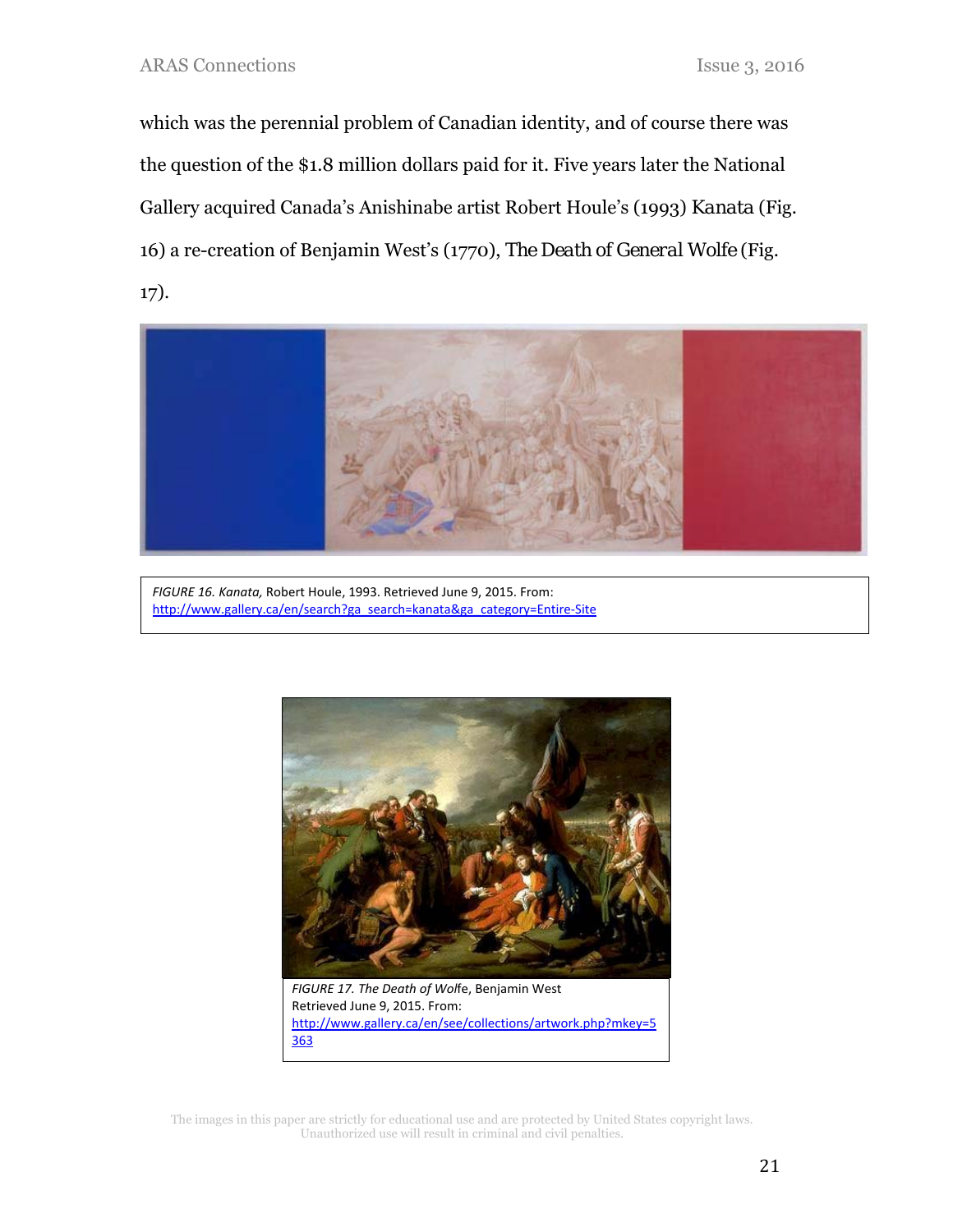In it Houle conveys his concern for the status of First Nation's (i.e., native Canadians) historical identity. About Kanata he says,

*Maybe somehow...I can...say to the viewer, 'Look, as Native people we are just voyeurs in the history of this country.' [In "Kanata"] the Indian is in parentheses, the Indian is surrounded by this gigantic red and this gigantic blue and is sandwiched in that environment...And that is reality because the English and the French are still the major players in the making of this history, history as it was. That is what I would like to get across.* 

Kanata, critiques Canadian history, but also modern art criticism. The blue and red on the satchel adorning the kneeling indigenous figure, a formal ploy, visually links the triptych and certainly speaks to First Nations' French and English historic and psychic baggage. But when Houle re-locates the exquisitely rendered center between the blue and red panels, he also suggests how an aesthetic of flatness can prevent the very re-writing of those histories and questions the place of Aboriginal art in Western Art History.

The images in this paper are strictly for educational use and are protected by United States copyright laws. Unauthorized use will result in criminal and civil penalties. *Voice of Fire* (Newman, 1967) an exemplary work of conceptual, colorfield painting is short-changed when only read from modernism's mind/body split that prefers the region from our necks up. From the standpoint of Kant's sublime, aesthetic lens and Greenberg's cry for flatness, how the pulsing ultramarine and cadmium red aligns with the beat of our hearts and the quickening of our breath is sublimated. And what of beauty and *Voice of Fire*? In her book, *Aesthetics of Uncertainty,* Janet Wolff (2012) suggests a post-critical understanding for shaping aesthetic criteria. Like Steiner (2001), Wolff's aesthetics reside "in communities, not free-floating, but grounded in structures

22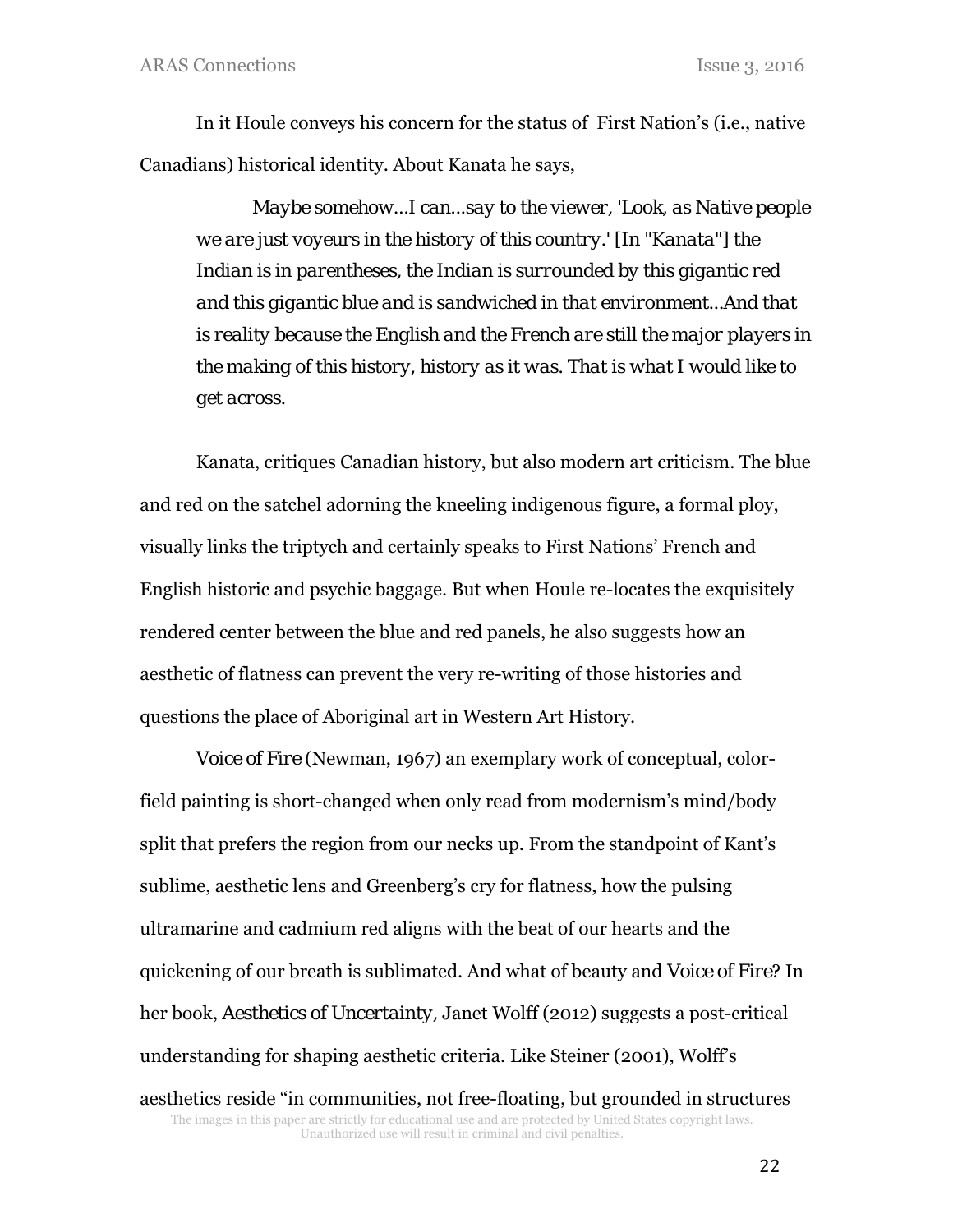and institutions of relative and differential power..." (p. 25)...Where talk of beauty returns "on the basis of a 'principled aesthetic' that acknowledges the complex intersections of the aesthetic and the political, as they relate to questions of gender..." (p.29). Aesthetic criteria that looks at gendered judgments, what is said as well as gendered images, what is seen (Fig. 18).



*FIGURE 18. Scuro*, Oil on canvas, 243.8 x 182.9cm, 96 x 72in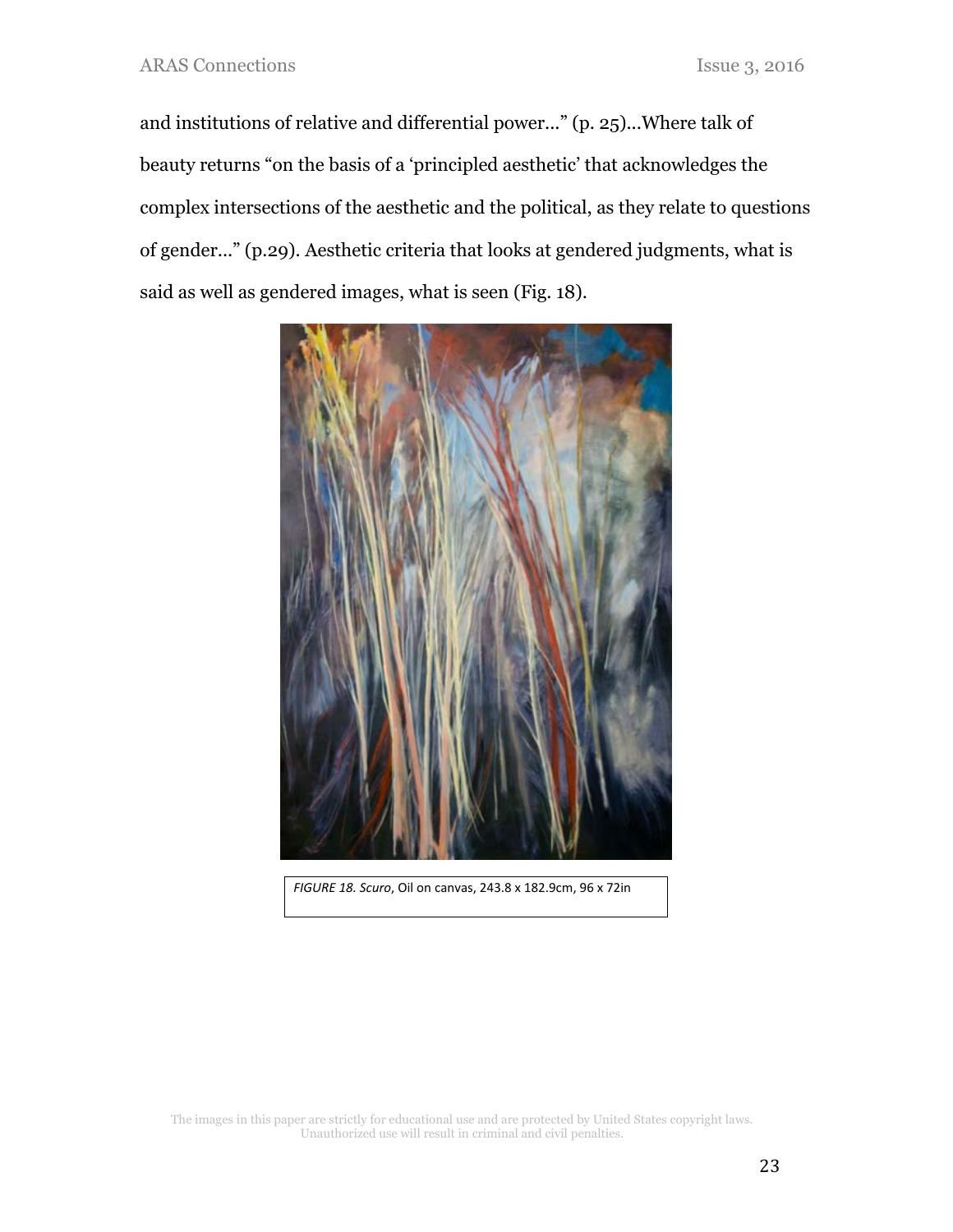On reflection and from the ground of re-creativity, Mary Oliver's (2006) poem *Praying* (p. 37)*,* reminds me,

> It doesn't have to be the blue iris, it could be weeds in a vacant lot, or a few small stones; just pay attention, then patch

a few words together and don't try

to make them elaborate, this isn't

a contest but the doorway

into thanks, and a silence in which another voice may speak.

# **Beauty, Landscape and Memory**

The images in this paper are strictly for educational use and are protected by United States copyright laws. Unauthorized use will result in criminal and civil penalties. After a long day in the studio, over a much-needed glass of wine with Gerry, I admitted to having doubts about my paintings. Frustrated with an art world that still values non-representation and favors installation, performance and digital art, I said, "Maybe the series should be called, 'It's a tree, deal with it!'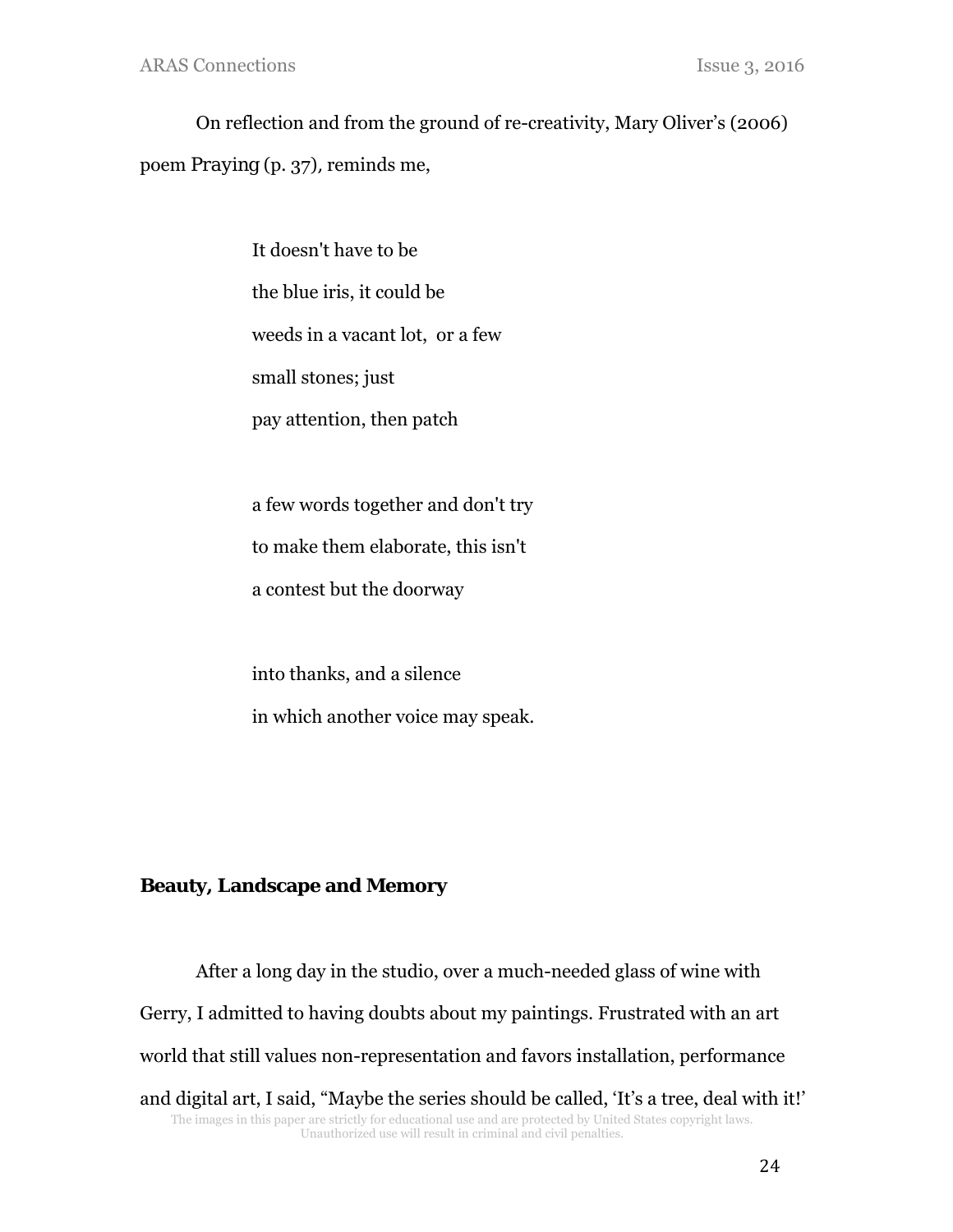ARAS Connections Issue 3, 2016

" This was a year or so before Jungian scholar Craig Stephenson visited my studio and introduced me to Jung's (1967), *Philosophical Tree* essay. Today, in my imagination, Carl Jung joins me in my studio and over a cup of tea we discuss how my work may symbolize growth, protection, old age, life, death and rebirth, partialness and wholeness, immanence and transcendence. I tell him how viewers typically gravitate to the sky paintings—commenting that they can breathe in their presence—but say little or nothing about the shadowy bruised color, anxiety and tension embedded in *Scuro,* for example.

Just six months after the Beaverbrook residency and the slow, cancerous death of an artist friend, I made *Albero Nudo* (Fig. 19)*,* the first, in my newly built studio. My year at the BAG coincided with Canada's Year of Craft and I was asked to incorporate craft objects in my paintings such as Peter Powning's (2004) *Crusty Branch Vessels* (Fig. 20). One morning on my yoga mat, gazing through our sun-porch windows to our grape arbor, the memory of Powning's branches came into consciousness, most importantly, his ceramic treatment of branches. In them I saw possibilities for my paintings. Those branches both challenged me and granted me permission to paint a tree that looked like a tree. *Albero Nudo*  was my first articulated tree painting since childhood. I recalled Scarry's idea that beauty triggers memory and the search for precedents.

The images in this paper are strictly for educational use and are protected by United States copyright laws. Unauthorized use will result in criminal and civil penalties.

25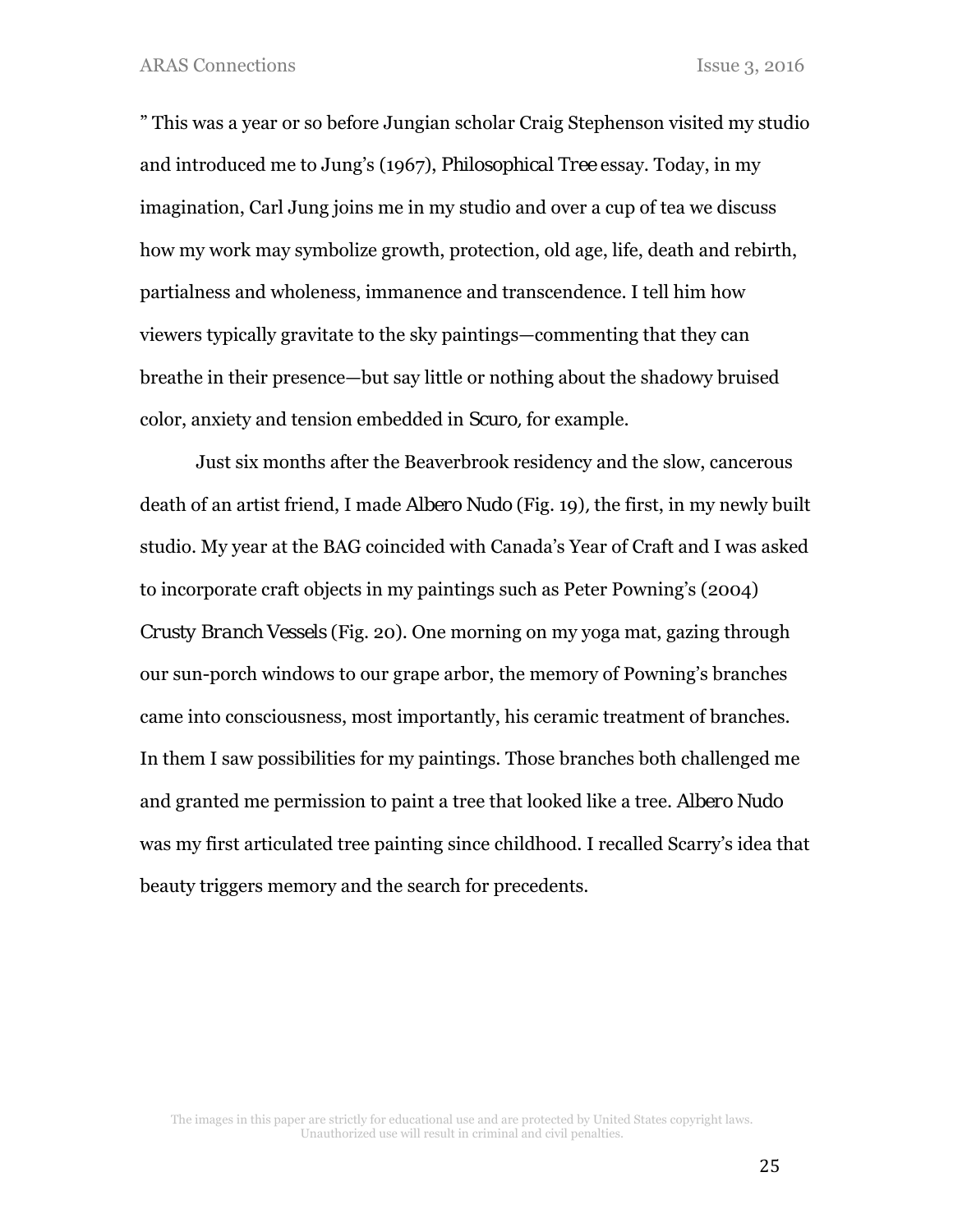

*FIGURE 19. Albero Nudo*  Oil on Canvas 182.9 x 152.4 cm, 72 x 60in



*FIGURE 20. Crusty Branch Vessel,* Peter Powning, 2004 Ceramic*,* 182.9 x 137.2cm, 72 x 54in, Retrieved June 9, 2015. From:http://www.powning.com/peter/index.php?option=c om\_g2bridge&view=gallery&Itemid=90/&g2\_itemId=796.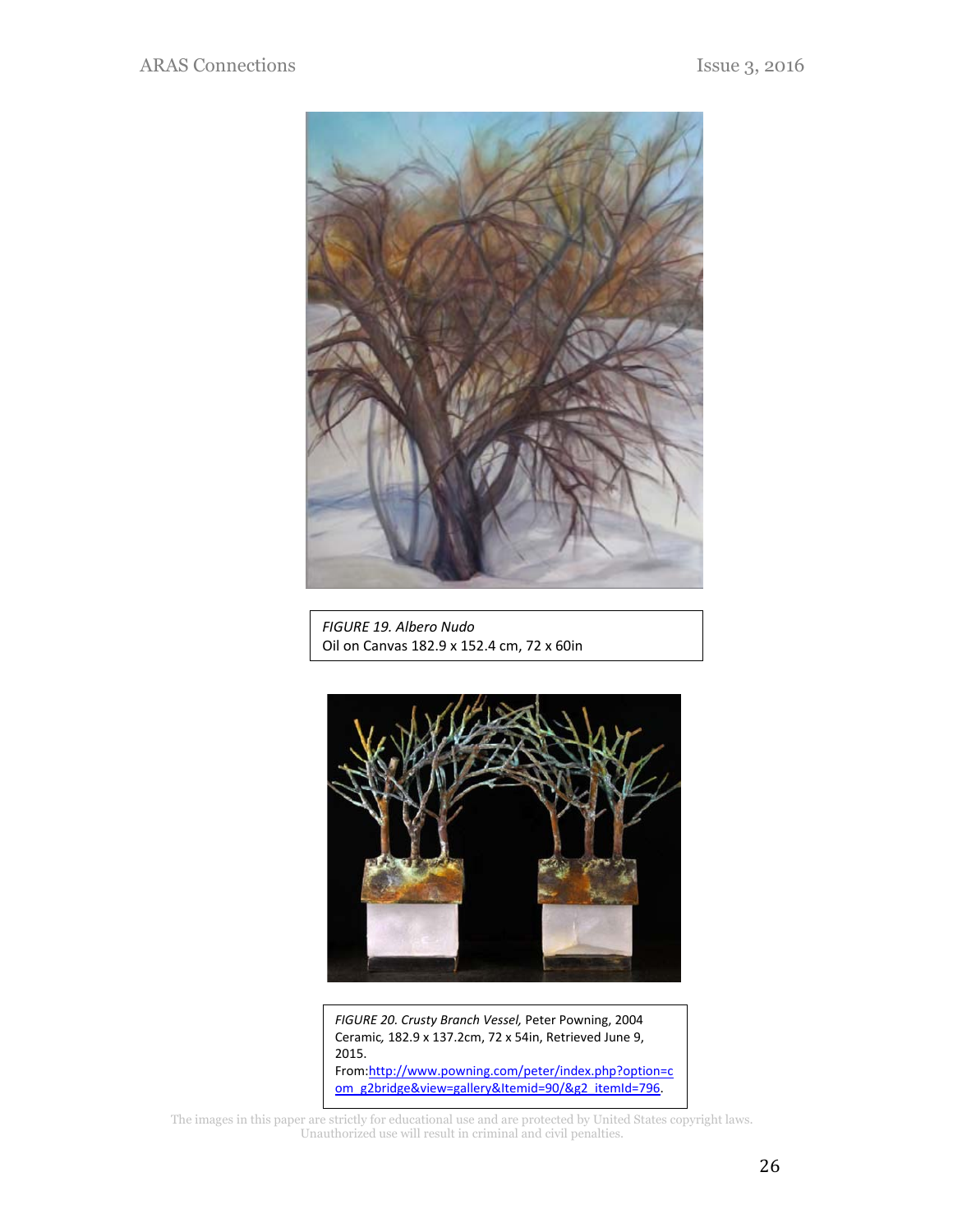Around the same time (as Fig. 21), in an effort to stave off the kind of short-term memory loss I witnessed in my mother in law, I returned to memorizing poetry as we were taught to do as children. Unwittingly, I began with another Mary Oliver (2006) poem,

### *When I Am Among the Trees*

When I am among the trees, especially the willows and the honey locust, equally the beech, the oaks and the pines, they give off such hints of gladness. I would almost say that they save me, and daily.

I am so distant from the hope of myself, in which I have goodness, and discernment, and never hurry through the world but walk slowly, and bow often.

Around me the trees stir in their leaves

and call out, "Stay awhile."

The light flows from their branches.

And they call again, "It's simple they say,"

"and you too have come

into the world to do this, to go easy, to be filled

The images in this paper are strictly for educational use and are protected by United States copyright laws. with light, and to shine" (p. 4).

Unauthorized use will result in criminal and civil penalties.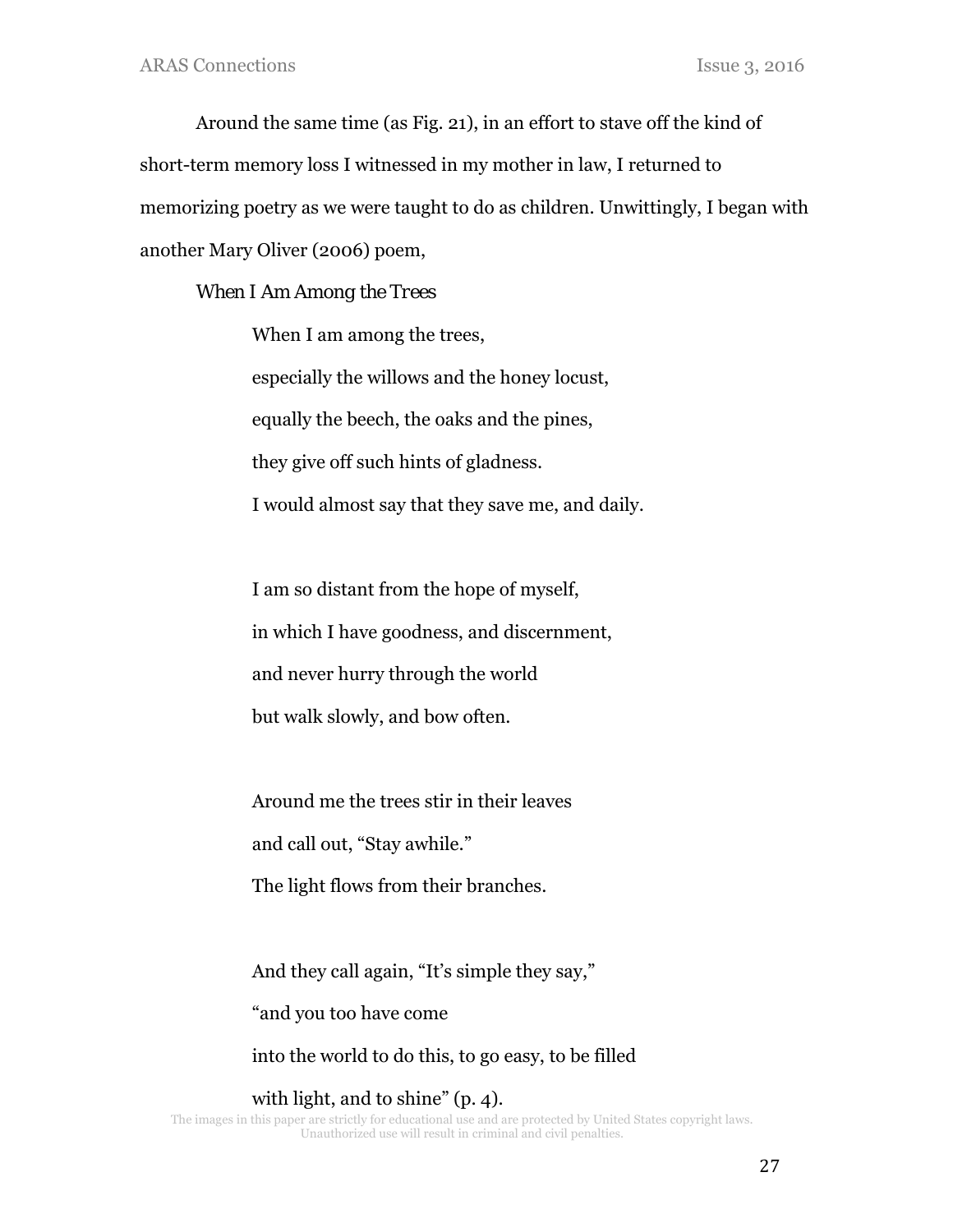

Scarry (1999) writes, "Beauty brings copies of itself into being. It makes us draw it, take photographs of it, or describe it to other people" (p. 3). As a child, copying was the way I taught myself to draw. I copied comics, my older brother's drawings, greeting cards, and actual objects near and dear to my heart. Unfortunately in a 1960s school art education landscape, based on abstract expressionism, copying as a way of finding my visual voice and making sense of the world was taboo. With no models at hand, but instructed to be original and imaginative, I drew on landscapes of memory; landscapes I had seen in books, or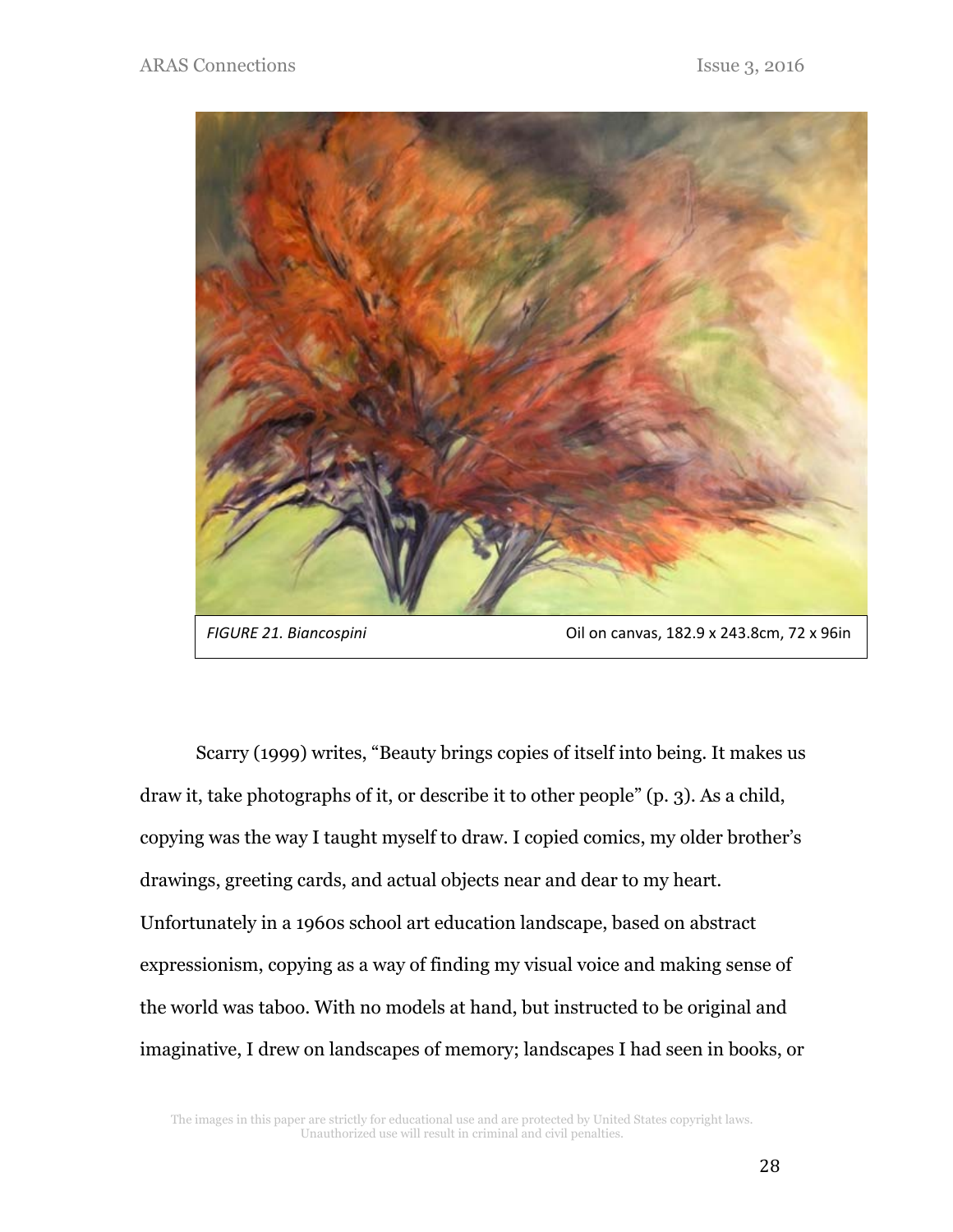on TV, in movies, songs and poems, or those I had actually experienced, the maple tree in front, the peach tree in the back garden, our trip to the Catskill Mountains, school



*FIGURE 22. Early Winter,* Oil on canvas, 182.9 x 137.2cm, 53 x 72in

assemblies where at the Thanksgiving holiday we sang (Fig. 22) "over the river and through the wood, to grandmother's house we go; the horse knows the way to carry the sleigh through the white and drifted snow-oh!" My Sicilian grandmother lived upstairs! Or, Robert Frost's (1967), *Stopping by Woods on a Snowy Evening*. "Whose woods these are I think I know. His house is in the village though; He will not see me stopping here to watch his woods fill up with snow" (p. 275). Or, *America the Beautiful,* the anthem we would sing at the start of the school day. "*Oh Beautiful for spacious skies, for amber waves of grain,*" ingrained in me (Fig. 23), imaginary landscapes that to this day find their way forward when needed. As have the the varied Sicilian landscapes amplified by eight stays over the last seventeen years.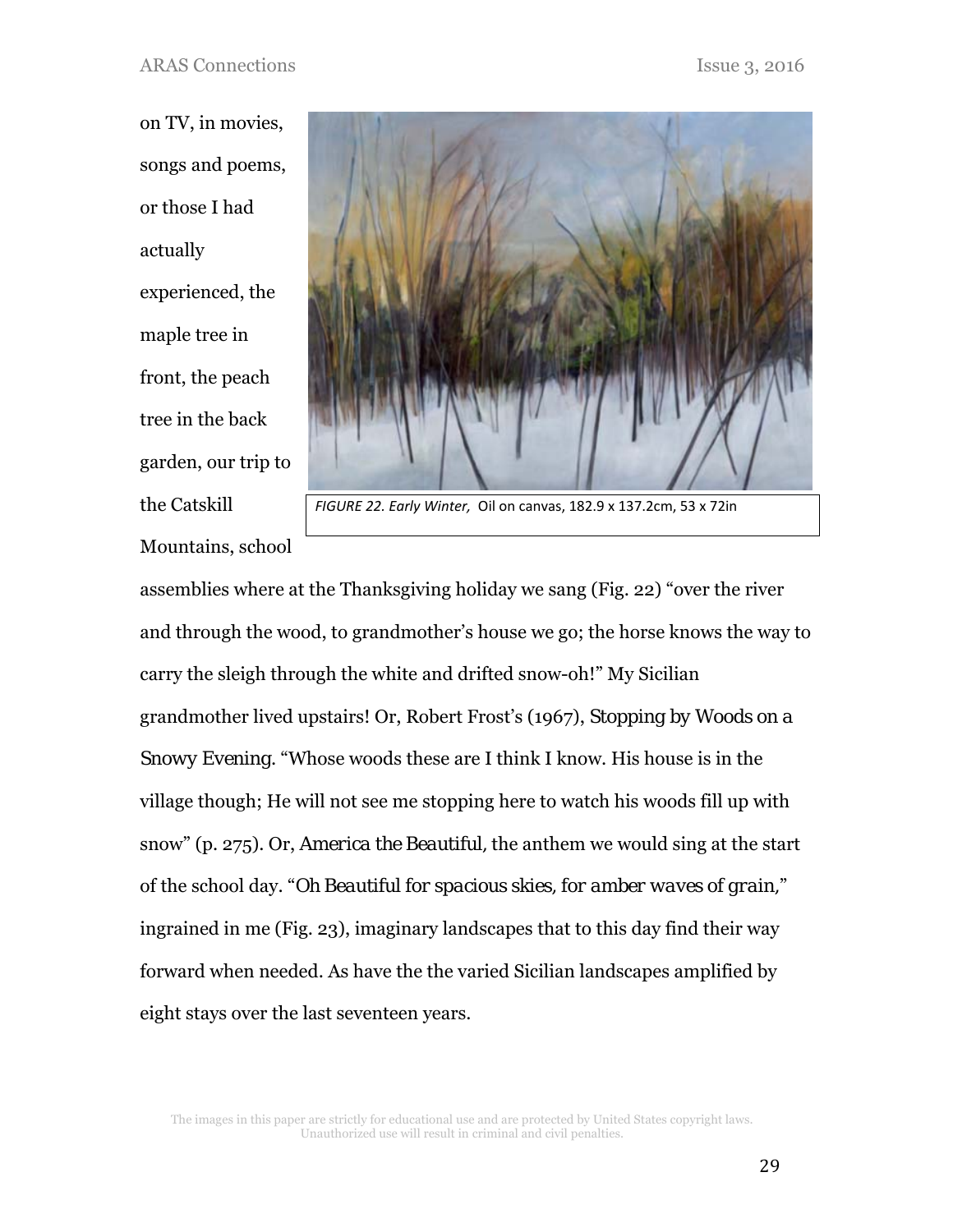### **Doubt, Faith and Uncertainty**

I was reading, *William James: In the Maelstrom of American Modernism*, by Robert D. Richardson (2006) when I began the series *Landscape, Love & Longing.* I had a cursory knowledge of William James--(pragmatism and stream of consciousness thinking)-- but after reading a review of Richardson's book I had a hunch that James and I had something more in common—that the blooming, buzzing, confusion (James 1890) of his life was my life too. It turns out that William James and I share a January 11th birthday. He saw himself, first and always as an artist, who thought in and between the fields of physiology, psychology and philosophy and, as I had suspected, he was well read in Buddhism, Hinduism and the Upanishads. But it was James writing about doubt, faith and belief that cemented our connection. Every time I step up to a canvas,

(Fig. 24) I live his assertion that, "doubt itself is an active state…instead of meaning a lamentable loss of certainty...doubt is the positive possibility of certainty" (p.177). With James (1882) I see how *the element of faith...as belief in something concerning which doubt, is still theoretically* 



*FIGURE 24. Nel Cuore dell' Inverno*  Oil on canvas, 182.9 x 137.2cm, 72 x 54in

The images in this paper are strictly for educational use and are protected by United States copyright laws. Unauthorized use will result in criminal and civil penalties. *possible: and as the test of belief is willingness to act...faith is the readiness to*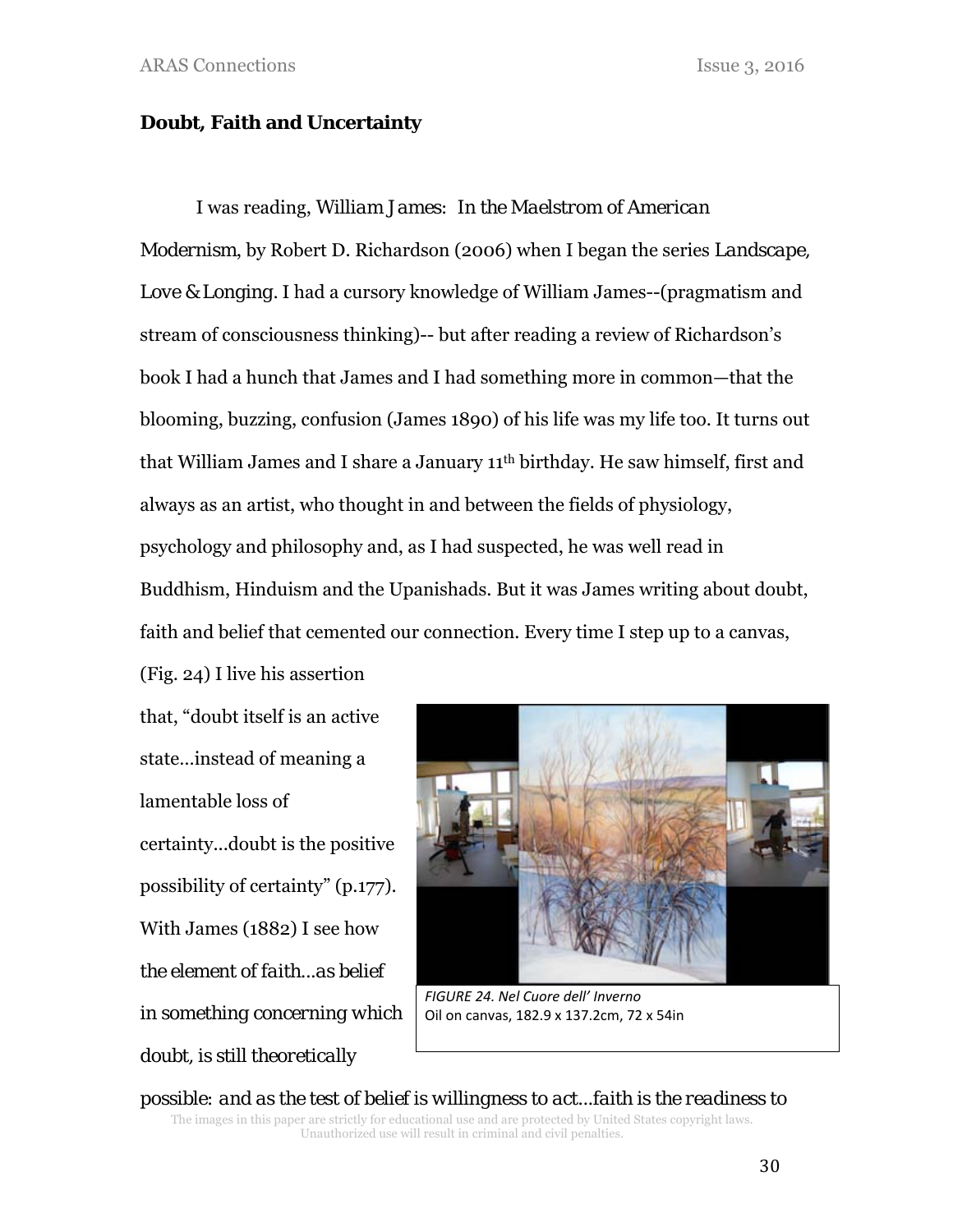*act in a cause the prosperous issue of which is not certified to us in advance."*  (Richardson, 2006, pp. 202-03)

James fits well with Janet Wolff's (2008) aesthetics of uncertainty where, "Uncertainty is the home ground of the moral person and the only soil out of which morality can spring shoots and flourish" (Bauman, Z., 2003, p.11). Connections between James, Wolf, Steiner, Scarry and Hickey become apparent in a Alexander Nehamas review (2007) when he writes,



*FIGURE 25. Gioia Verde* Oil on canvas, 182.9 x 137.2cm,72x54in

*The value of beauty is as disputable as the value of each life of which it is a part and since it is a part of every life, beauty is a constant reminder that the value of life itself is a disputable matter. …The return of the beautiful is welcome because it intimates the dawning of a new willingness to acknowledge our love of uncertainty, and the uncertainty of love.* (Nehamas, 2007, p. 403)

## **On Beauty**

 At the site of beauty, what Scarry (2001) describes confirms my experience of "beauty as a greeting" (p.25) and reinforces Steiner's (2001) beauty as relation (Fig. 25). At the moment one comes into the presence of something beautiful, it greets you. It lifts away from the neutral background as though coming forward to welcome you—as though the object were designed to "fit" your perception. In its etymology, "welcome" means that one comes with the well-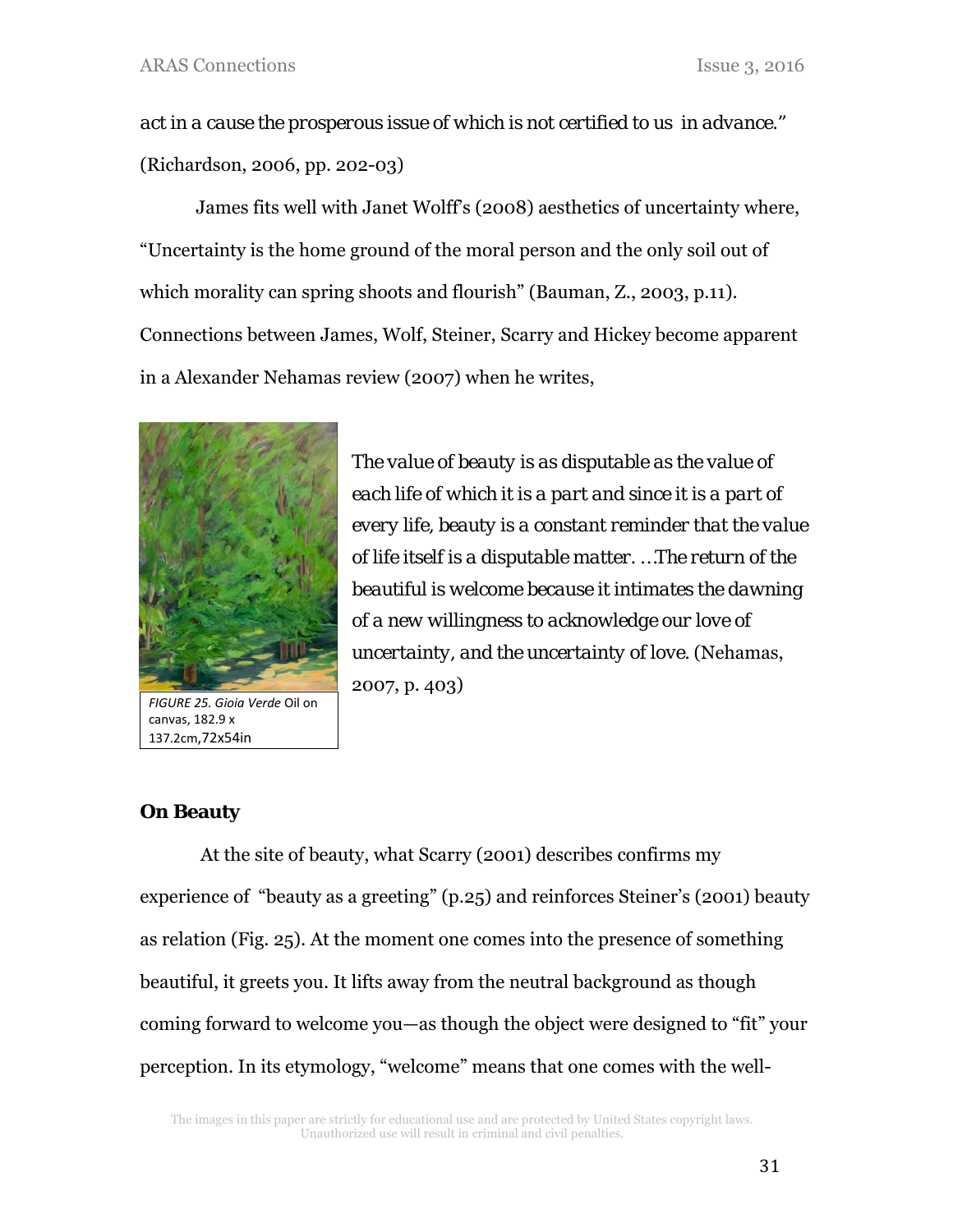wishes or consent of the person or thing already standing on the ground. It is as though the welcoming thing has entered into, and consented to, your being in its midst. Your arrival seems contractual, not just something you want, but something the world you are now joining wants (Scarry, 2001, pp. 25-26).

How many times have I paced and prayed in a posture of reverence,

petition or impatience? Buffeted between doubt, faith and belief that the call will come, that I will again reside in the presence of that which is sacred, unprecedented, and life-affirming. My willingness to revise my



location in order to place myself in the path of beauty, is the basic impulse underlying education, writes Scarry (2001). One submits oneself to others minds (teachers) in order to increase the chance that we will be looking in the right direction when a comet sweeps through a certain patch of sky (Fig. 26). (p.7)

The images in this paper are strictly for educational use and are protected by United States copyright laws. Unauthorized use will result in criminal and civil penalties. With Simone Weil (1951) and Iris Murdoch (1967), Scarry (1999) explains the perceiver's cognitive act of beholding the beautiful thing. When we are in the presence of beauty we experience a kind of radical de-centering, a giving up of ourselves as the imaginary center. We cede our ground to the thing that stands before us. "A transformation takes place at the very roots of our sensibility, in our

32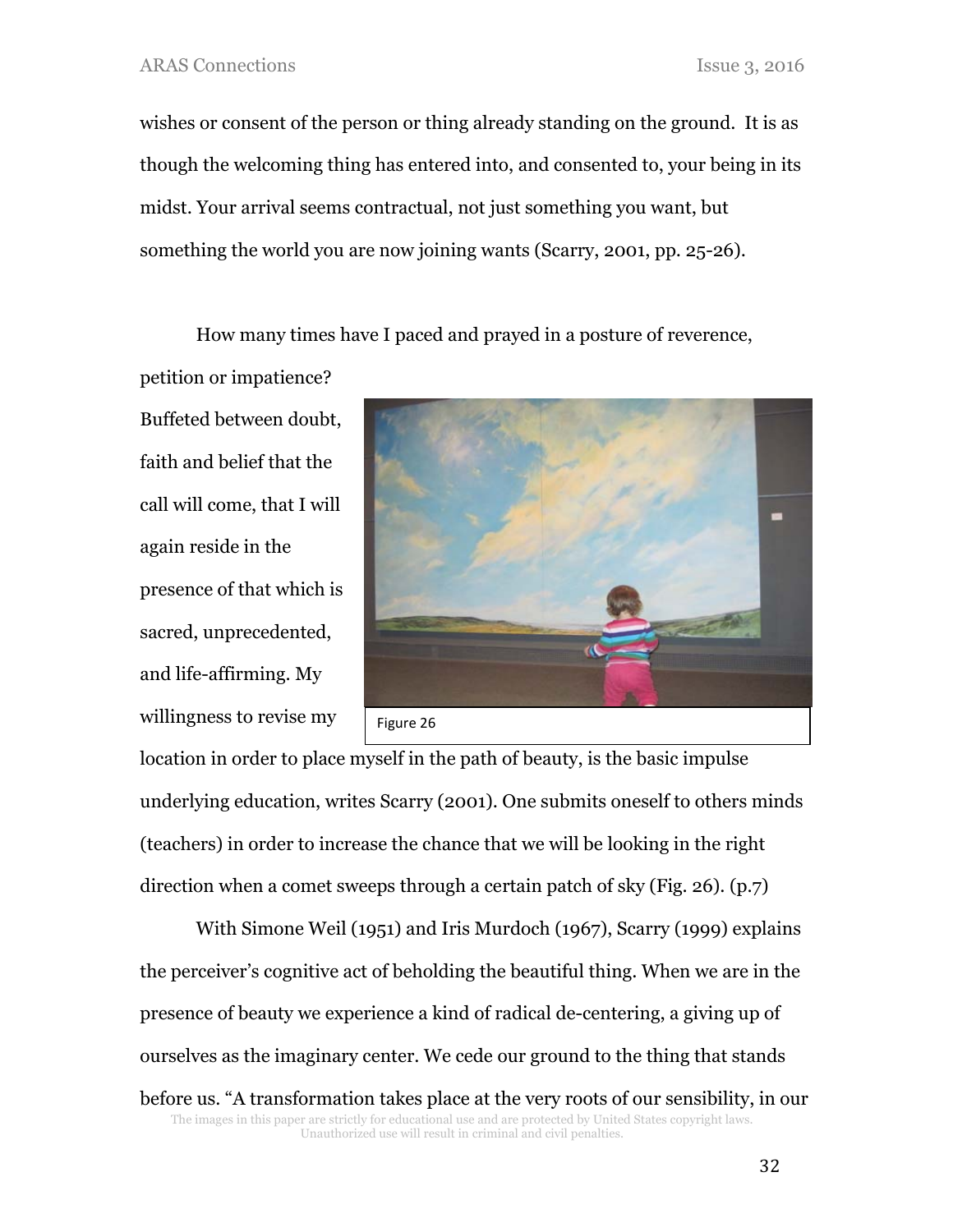immediate reception of sensory and psychological impressions" (Weil, 1973, p.159). De-centering is un-selfing and the single best thing in our surroundings, which is an occasion for un-selfing is...beauty (Murdoch, 1967, p. 2). Rather than promoting the self, we become self-forgetful. All of our efforts of protecting, guarding and advancing the self are free to be in the service of something else. Christian, Buddhist, and yogic teachings come to mind and concur: un-selfing or surrendering, leads to states of unity and equality, since it creates in us a greater capacity for attending, beyond our own self interest. (Scarry, 1999, p. 113) Scarry admits that un-selfing may seem one-sided and imbalanced and Steiner

concedes, "the experience of beauty involves an exchange of power that can be disorienting, but suggests, "We would do well to recognize the meaning of our succumbing...as an opportunity for self-revelation" (Steiner, p.xxi).

When I am surrounded by the Keswick Ridge landscape scaling large canvases (Fig. 27), I am compelled—not in some false attempt at humility, or in an



"OMG I could fall off of this ladder kind of way—to consider the effects of connecting to something other than myself, something vast. Cosgrove's *landscape way of seeing* comes to mind and I imagine all that has grown up in its place, particularly the meanly rooted reach of Kantian aesthetics in fields other than art, particularly the domestic. I reflect on David Abrams' question, "How is it human nature has become so disconnected from all other natures?" Then I inhale deeply and recall that trees and I are intimately connected; we are animated by the same life force.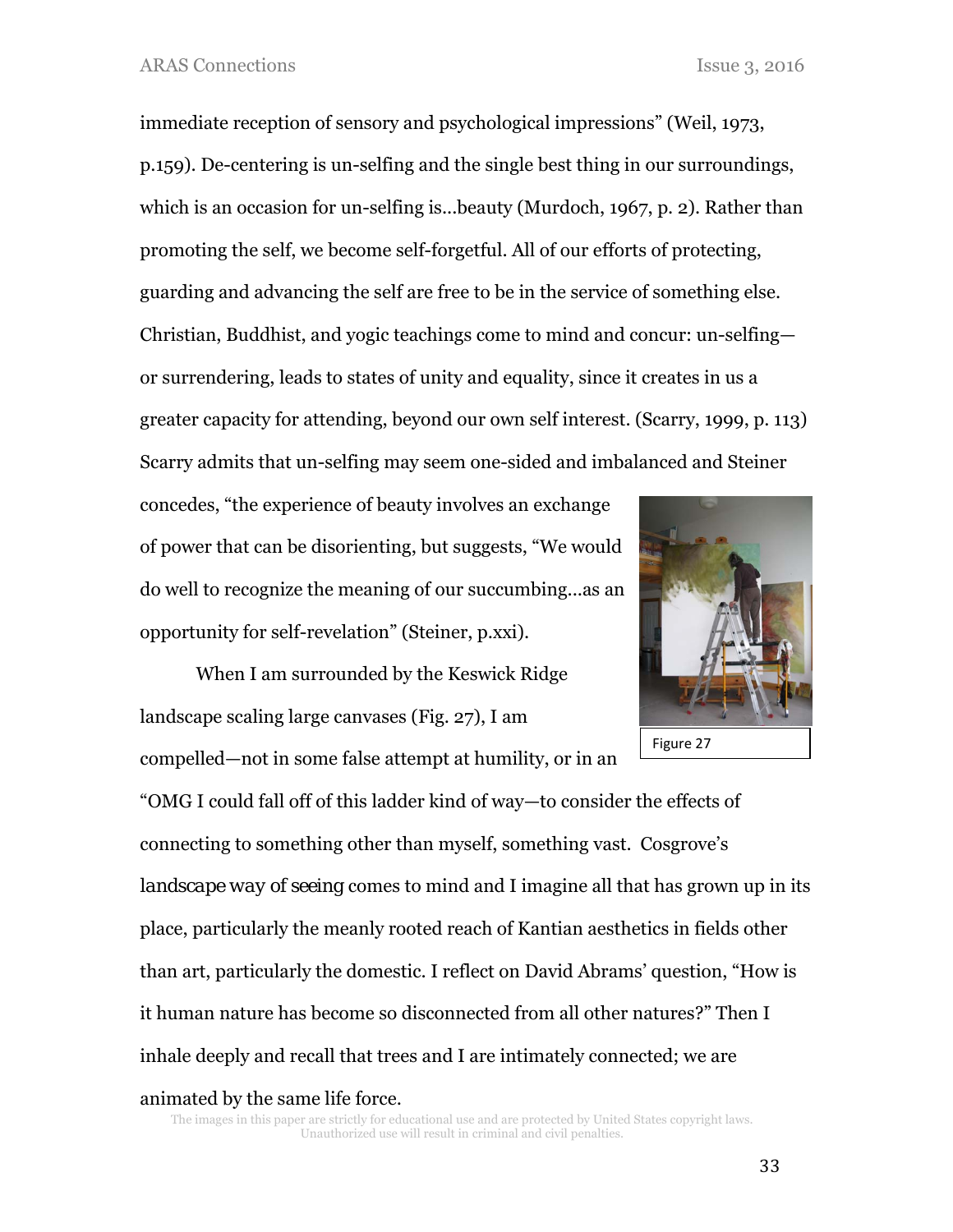

*FIGURE 28. Bramosia*, Oil on canvas, 243.8 x 182.9cm, 96 x 72in

# **Psychic Healing and the Mythic Imagination**

But what meanings can my paintings have for you? I found part of the

The images in this paper are strictly for educational use and are protected by United States copyright laws. Unauthorized use will result in criminal and civil penalties. answer in West Yorkshire, the landscape that shaped my dear friend Susan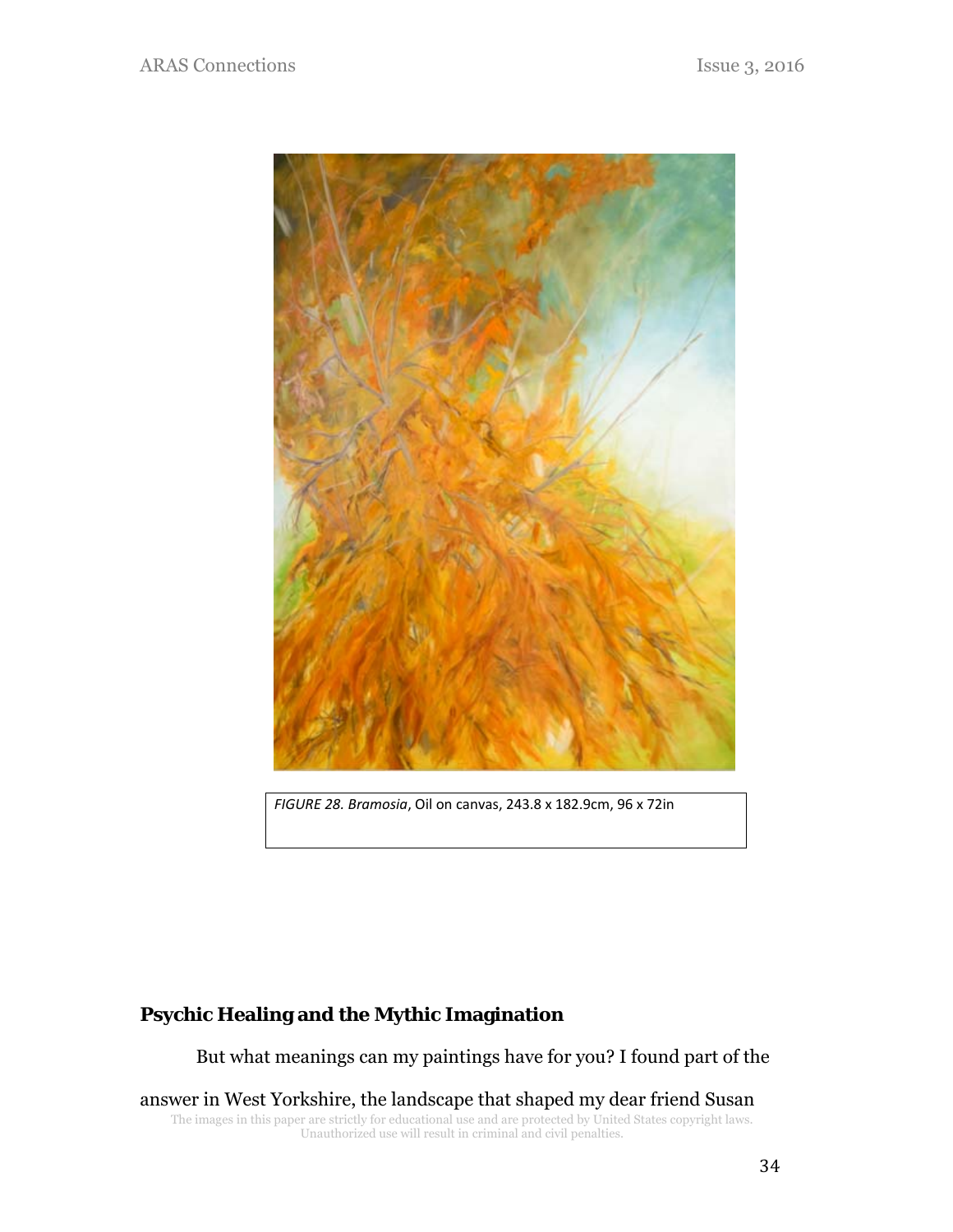Butterfield. Wishing to heal the wounds incurred by being uprooted as a teenager to Canada, she created Morag Walks (http://www.moragwalks.com/), named after her late Border Collie, gentle walking tours that would take her back to her home town of Hebden Bridge.

Poet Laureate Ted Hughes was born in Mytholmroyd, just minutes as the crow flies, from Hebden Bridge, and raised among the local farms of the Calder Valley on the Pennine moorland—the landscape that gave rise to his mythic imagination and took up residence in mine. This landscape, Gerry and I had the pleasure to stand in when I served as resident cook for the Morag Walkers at Walshaw Lodge (Fig. 29). The significance of that experience however, began months before when Susan gave me Keith Sagar's (2006) book, *The Laughter of Foxes: A study of Ted Hughes.* 



*FIGURE 29.* Hebden Bridge, Walshaw Lodge, Jenn & Gerry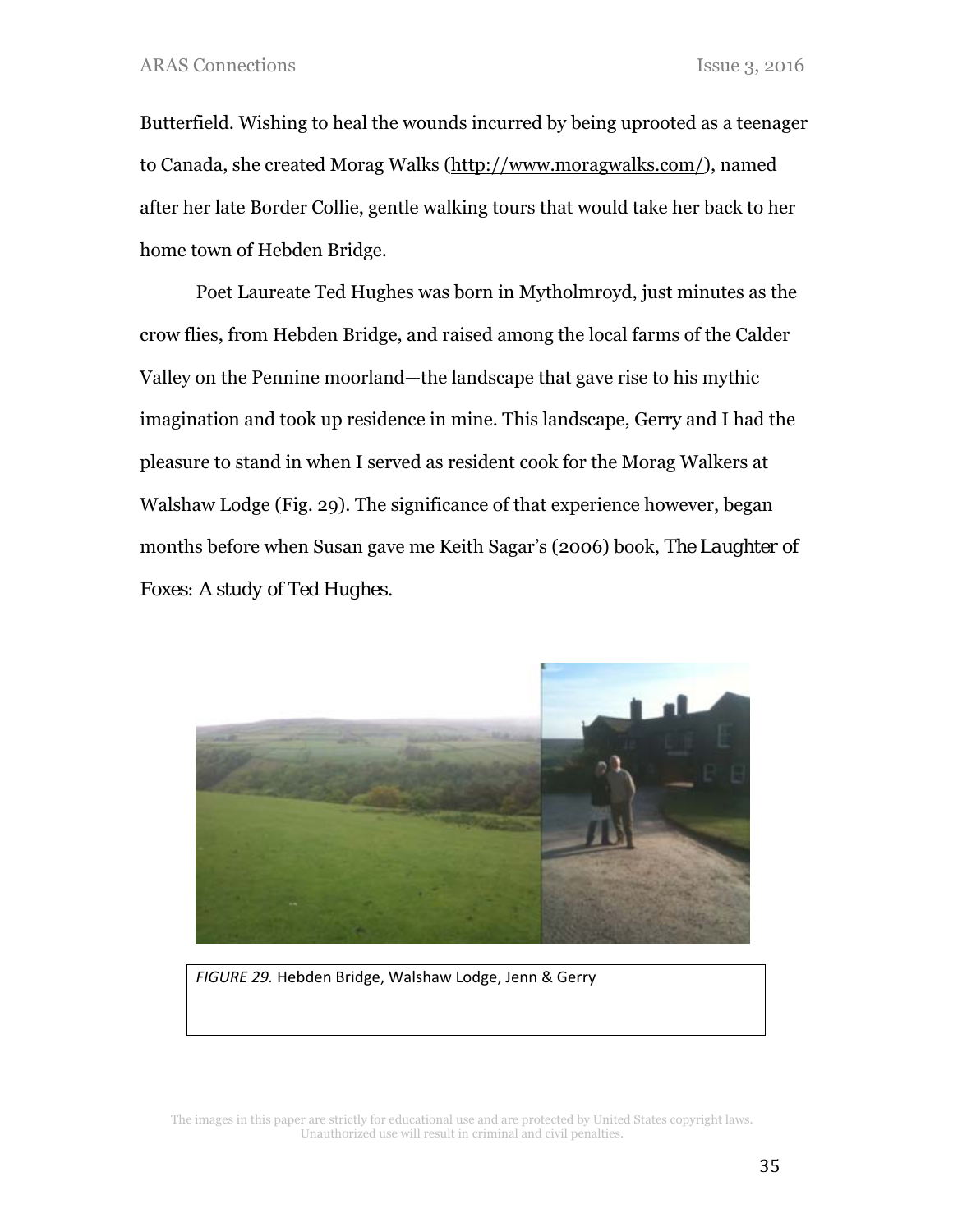#### ARAS Connections Issue 3, 2016



*FIGURE 30. Coming on Summer, 2*  Oil on canvas, 182.9 x 137.2cm, 53 x 72in

While my paintings certainly "question new art theories and provide solutions to painterly problems, they are fundamentally responses to the poetry of place and an inner landscape where I make sense of the world and my place in it" (Smart, 2010, p.7).

I have come to understand that *Landscape, Love & Longing* and its written relation, *Beautiful Dreamer: Landscape and Memory,* is the stuff of what Hughes calls a quest myth. It is the deep ecology of Hughes' work that integrates the stratified layers of mine, the relations of living organisms with each other and their surroundings; where imaginative art seeks to re-spiritualize Nature, to heal the split in the human psyche, replacing anthropocentric with biocentric consciousness to provide the only viable religion—*religio*— a referring backwards towards a center and a wholeness...The language of the imagination is necessarily holistic and bio-centric....grounded simultaneously in the depths of the artist's being and in the external universe. This is the way of poetic and religious consciousness, the instinctive act of synthesis (Sagar, 2006, pp. 6-7).

Like Hughes, my dream is that you approach my paintings with "the cooperative, imaginative attitude of a co-author, to enter into as deeply as you can, [my] imaginative worlds" (Sagar, 2006, p. ix) to experience, "An imaginative connection, the engine of which is fueled by beauty" (Steiner, 2001, p.14).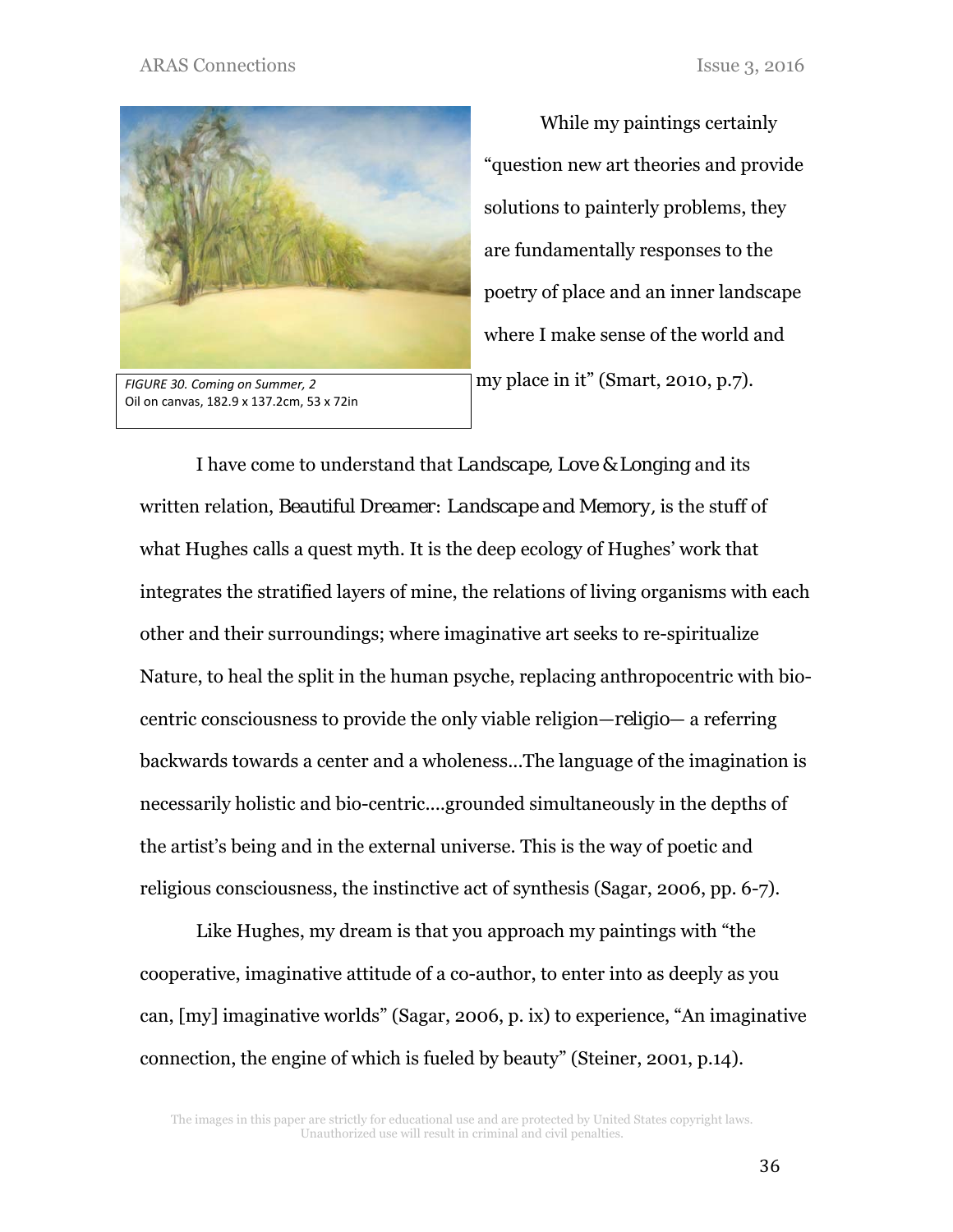It may not be every artist's experience, but what Ted Hughes expressed in a 1996 interview certainly speaks to mine (Fig. 30).

*Every work of art stems from a wound in the soul of the artist. When a person is hurt, his [their] immune system comes into operation and the self-healing process takes place, mental and physical. Art...gives expression to the healing process.* 

*...there are artists who concentrate on…the damage, the blood, the mangled bones, the explosion of pain, in order to rouse and shock. And there are those who hardly mention the circumstances of the wound, they are concerned with the cure.* (Sagar, 2006, p. xi)



*FIGURE 31. Coming on Summer, 1*  Oil on canvas, 182.9x137.2cm, 72x54in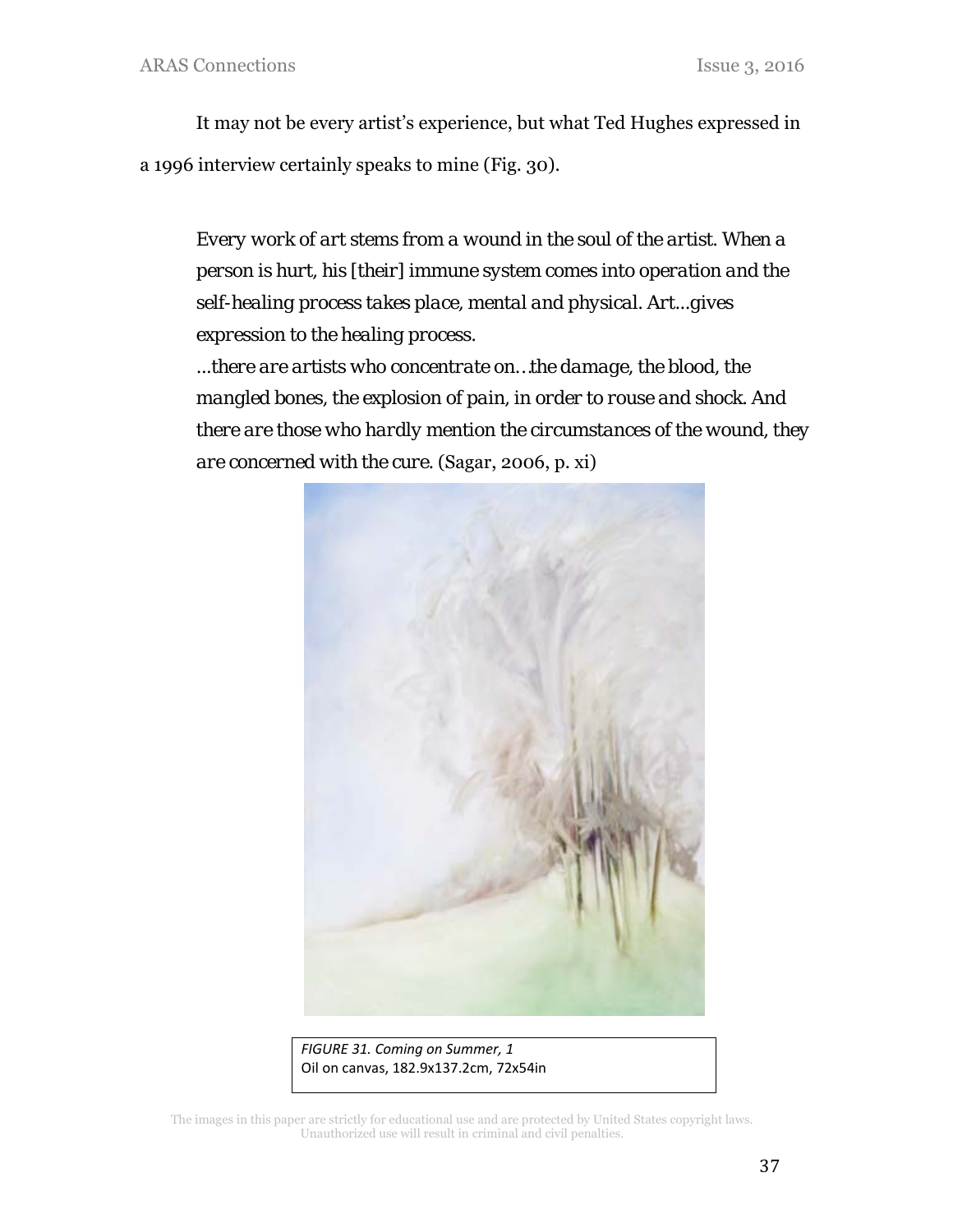### **References**

Abram, D. (1997). *The spell of the sensuous: Perception and language in a morethan-human world*. New York: Vintage Books.

Bachelard, G. (1964). *The poetics of space.* New York: Penguin Books.

Butterfield, S. (nd). *Morag Walks.* Retrieved May 22, 2011)

http://www.moragwalks.com/

- Cosgrove, D.E. (1984). *Social formation and symbolic landscape.* Madison, Wisconsin: The University of Wisconsin Press.
- DeLue, R., & Elkins, J. (Eds.). (2008). *Landscape theory (The art seminar).* New York: Routledge Press.
- Dutton, D. (2009). *The art instinct: Beauty, pleasure and human evolution*. Oxford: Oxford University Press.

Ferrucci, P. (2009). *Beauty and the soul.* New York: Penguin Books.

- Frost, R. (1964). *Complete poems of Robert Frost.* New York: Holt, Rinehart and Winston.
- Gadamer, H-G. 91976). *Philosophical hermeneutics.* Berkeley: University of California Press.

Goodman, N. (1978). *Ways of worldmaking*. Hassocks [Eng.]: Harvester Press.

Hickey, D. (2012). *The invisible dragon: Essays on beauty, revised and expanded.* Chicago: University of Chicago Press.

Houle, K. (1993). *Kanata.* From:

http://www.gallery.ca/en/search?ga\_search=kanata&ga\_category=Entire

-Site

The images in this paper are strictly for educational use and are protected by United States copyright laws. Unauthorized use will result in criminal and civil penalties. Hughes, T. (1992). *Shakespeare and the goddess of complete being*. New York: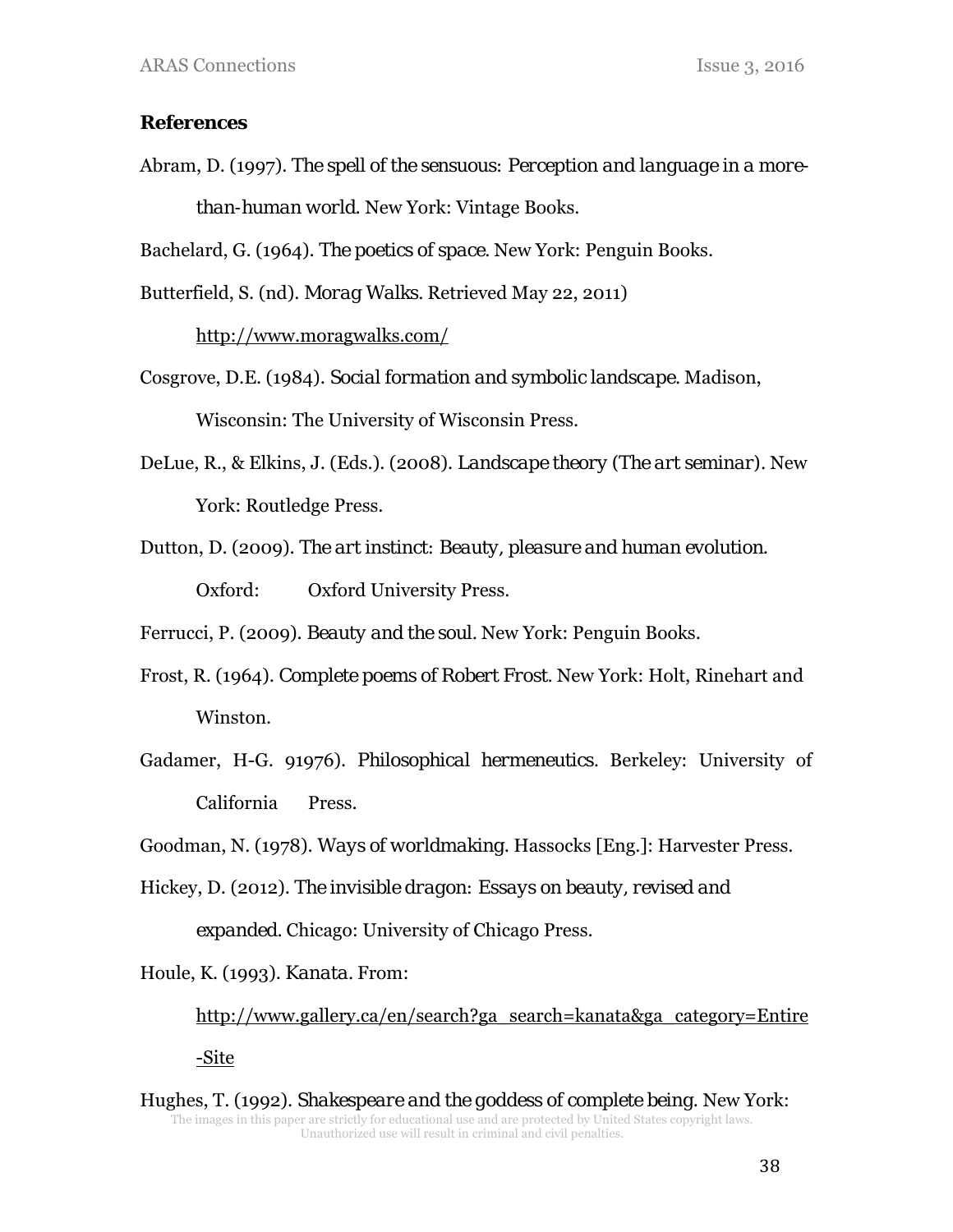- Jalāl al-Dīn Rūmī, & Barks, C. (1997). *The essential Rumi*. Edison, NJ: Castle Books.
- James, W. (1882). Rationality, activity and faith," *Princeton Review* 2.
- James, W. (1890). *The principles of psychology.* New York: Dover Publications, 1950, ©1918.
- James, W. (1936). *The varieties of religious experience: A study in human nature*. New York: Modern library.
- Jung, C. (1967). The Philosophical Tree. In Read, H., Fordham, M., Gerhard, A.,
	- & McGuire, W. (Eds.), (1967) *G.C. Jung: Alchemical studies* (pp. 251- 359). Princeton: Princeton University Press.
- Kamen, R. M. (2003). *The karate kid (1984) shooting script.* Retrieved June 23, 2015. From: http://www.imdb.com/title/tt0087538/
- Kaplan, R & Kaplan, S. (1982). *Humanscape: Environments for people*. Ann Arbor, Mich.: Ulrich's Books.
- Kraus, R. E. (1986). *The originality of the avant-garde and other modernist myths*. Cambridge: MIT Press.
- Manet, E. (1863)*.* De jéneur sur l'herbe*.* From: http://www.musee orsay.fr/index.php?id=851&L=1&tx\_commentaire\_pi1[showUid]= 7123.
- Manguel, A. (2015). *Curiosity: The desire to know why and how your future depends on it.* New Haven: Yale University Press.
- Merleau-Ponty, M. (1962). *Phenomenology of perception*. London; New York: Routledge.

The images in this paper are strictly for educational use and are protected by United States copyright laws. Unauthorized use will result in criminal and civil penalties.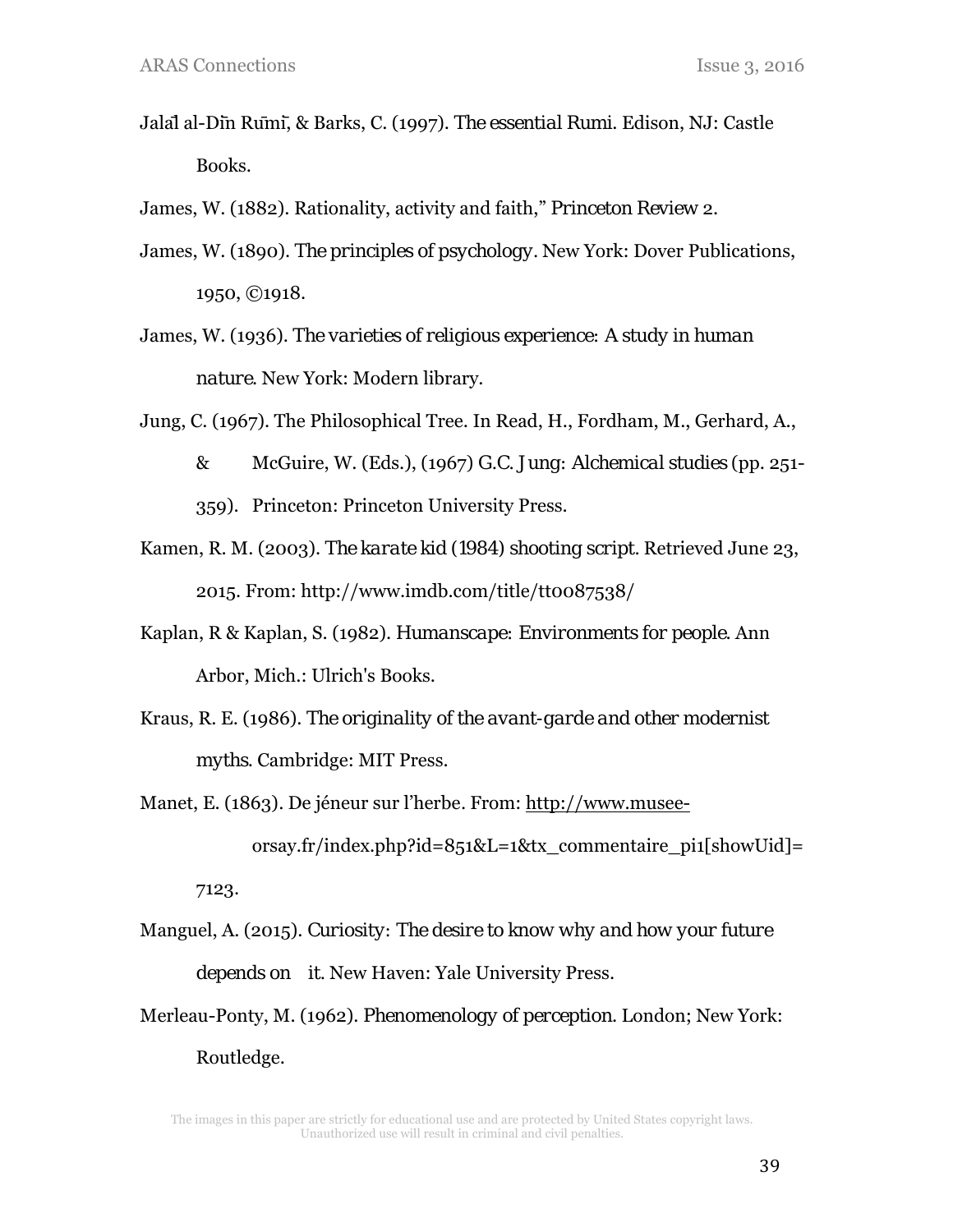- Murdoch, I. (1967). *The sovereignty of God over other concepts: The Leslie Stephen Lecture*. Cambridge: Cambridge University Press.
- Navone, J. (1999).*Enjoying God's beauty.* Collegeville, Minnesota: A Liturgical Press Book.
- Nehemas, A. (2012) *The return of the beautiful: Morality, pleasure and the value of uncertainty*, *Vol. 58* (4), pp. 393-403

Newman, B. (1967). *Voice of fire.* From:

http://www.gallery.ca/en/see/collections/artwork.php?mkey=35828

Nhat Hanh, T. (1987). *Interbeing: Fourteen guidelines for engaged Buddhism.* Berkeley: Parallax.

Oliver, M. (2006). *Thirst: Poems*. Boston: Beacon Press.

- O'Donahue, J. (2005). *The invisible embrace.* New York: Harper Collins Publishers.
- Pazienza, J., *Modes of historical inquiry: Teaching art to children*. Doctoral Dissertation, The Pennsylvania State University, 1989.
- Richardson, R. D. (2006). *William James: In the maelstrom of American modernism : A biography*. Boston: Houghton Mifflin.
- Sagar, K. M. (2006). *The laughter of foxes : A study of Ted Hughes*. Liverpool: Liverpool University Press.
- Scarry, E. (1999). *On beauty: And being just*. Princeton and Oxford: Princeton University Press.
- Schama, S. (1995). *Landscape and memory*. New York: A.A. Knopf : Distributed by Random House.

The images in this paper are strictly for educational use and are protected by United States copyright laws. Unauthorized use will result in criminal and civil penalties.